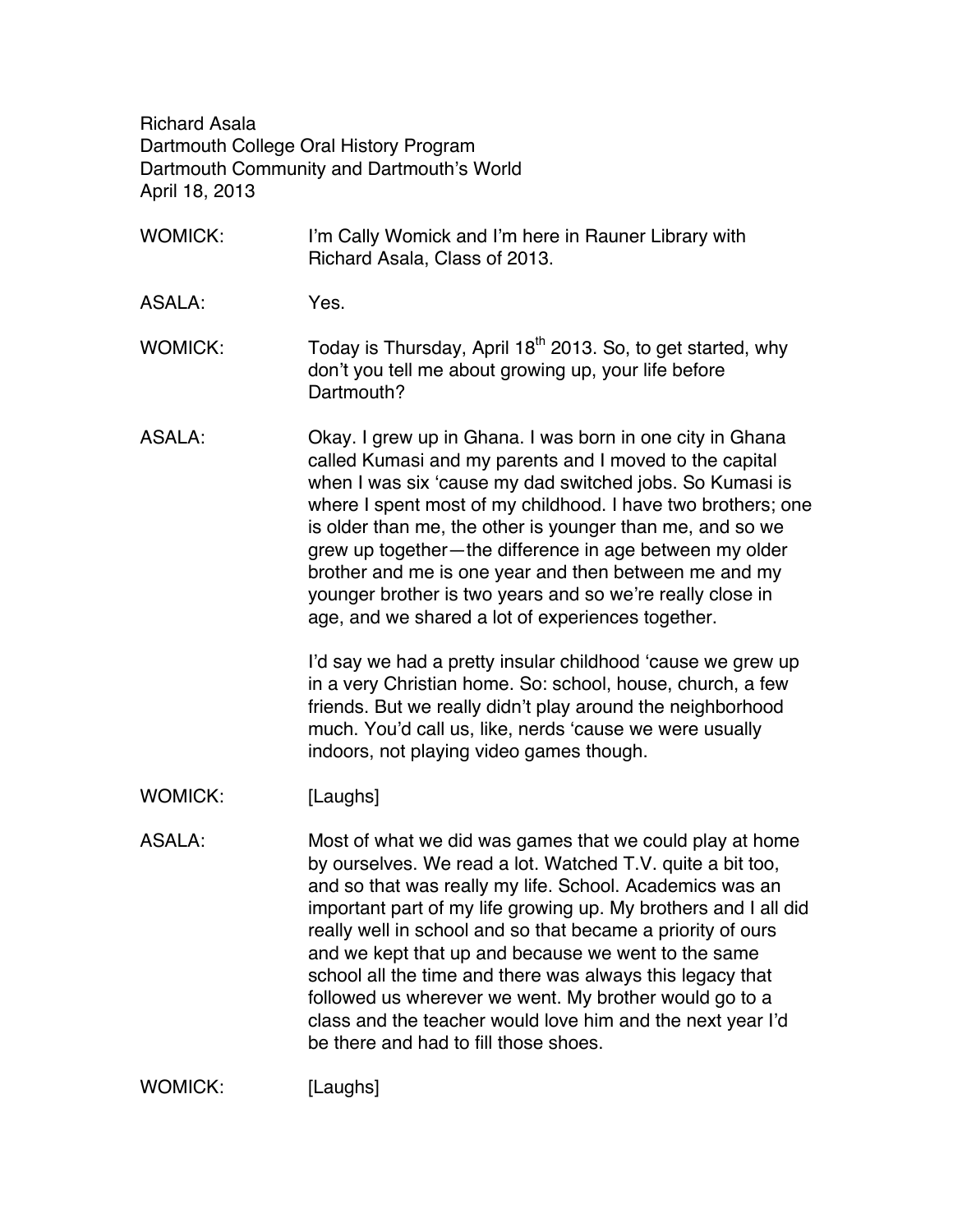- ASALA: I would say that that was a lot of pressure, but I grew to enjoy that pressure to do well. It built up as we are growing up, because, I mean, it's just what it is. The nature of growing up and having more challenges ahead the more you advance in academics. I'd say we enjoyed it a lot. We are really close and we're very ambitious kids. I was taking on a lot of leadership roles in school too, my brothers and I, and so those things really defined us. At home too, our reading and watching of T.V. exposed us to the outside world, so in a sense we were a little bit different from many of the other kids we knew who, you know, basically lived their life in Ghana. We—though we had never travelled outside the country—pretty much through our reading and all that knew things that were outside Ghana and sometimes some kids thought of us as being different, culturally different in a rather weird way.
- WOMICK: Did you feel that way about yourself?
- ASALA: I kind of did 'cause I knew that there were lots of—the kind of vocabulary that I had was somehow different from many of the people around me because of the books I read, like I said, and for some reason—I speak three Ghanaian languages but all my friends—we speak English in school all my friends just assume that I can't speak any Ghanaian language and I was wondering why that was but then I just realized that I spoke those at home and never around my friends at school, so we're seen as the very academic type who probably weren't as cultured and—rooted in our culture. Meanwhile, if they knew us outside of school they'd have known that we're just like any normal kids in that sense. So, I mean, I got that vibe from people at school at times. But then, I didn't think of myself that way because I knew a bit of my culture.
- WOMICK: Mmmm. So what did you do for high school?

ASALA: Oh yes, so for high school I went to Presbyterian Boys' Secondary School. That's a leading—I'd say *the* leading science school in the country and it's an all-boys school. My entire family actually went there, all the guys in my family: my dad, my uncles, my cousins, all the guys. It's kind of a tradition to go there. It's a really difficult school to get into to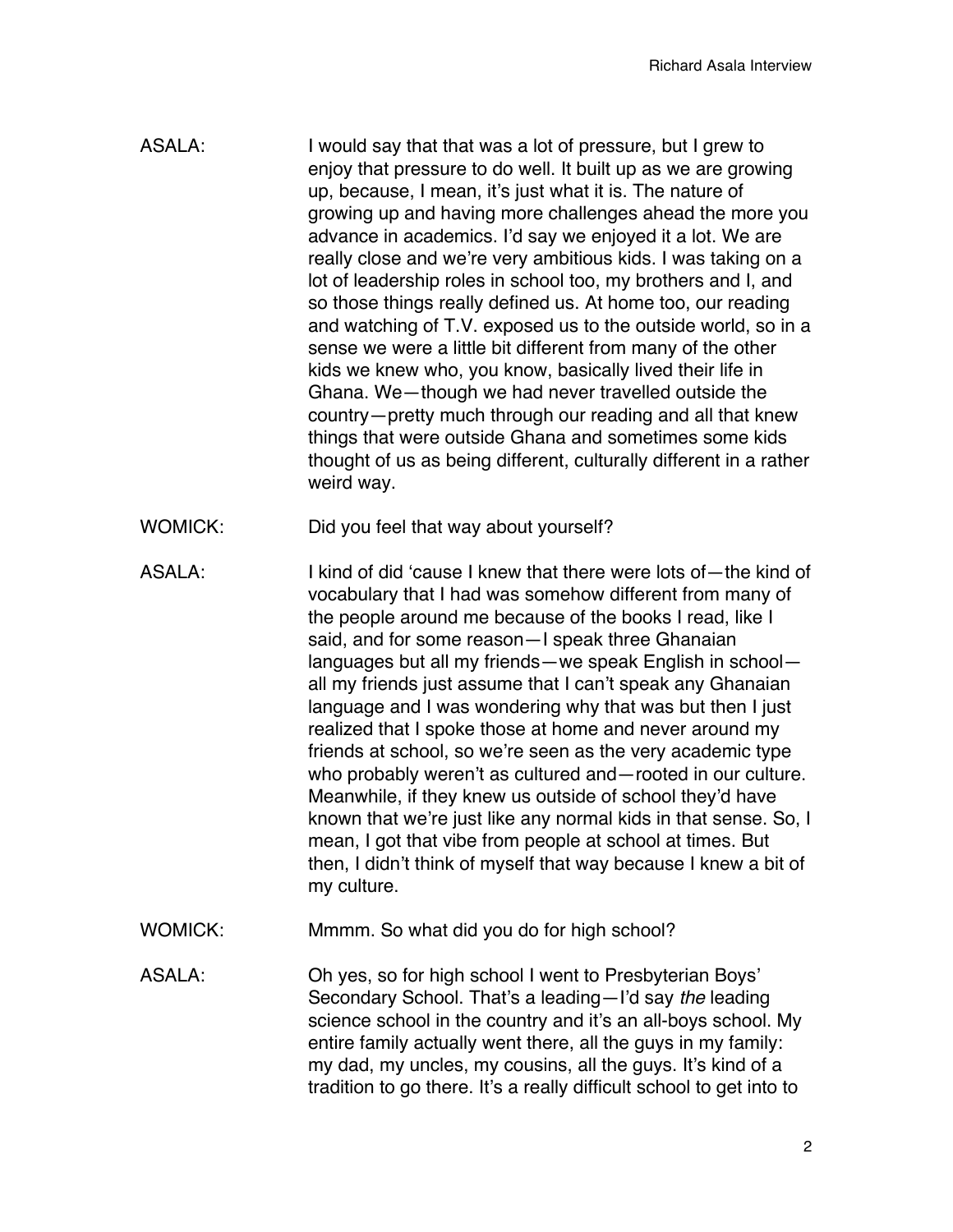begin with, so that just shows you the family pressures also that are around academics and all that. So, thankfully we all got into the school. My brother went there ahead of me and I went there, too.

There was that atmosphere of excellence—even from the first day I went to the school, people were identifying me as Sampson's brother. Sampson's my older brother. Sampson had gotten quite a name for himself there just the one year he had been there. He was known as one of the smart kids and so the expectation was high for me—coming in. But it was good for me because I think it pushed me a lot.

There's this national competition that we do in that school and only the best students are allowed to compete for the school. And the nature of the competition is that it is highly competitive. And the school's already a competitive school because you have to get in by being the best in the primary schools, so the pressure was high and I think that really pushed me even beyond what I'd been doing up to that point, to study really hard. And so that defined my academic experience as I became one of the best students in my school.

Actually, that leads to the story of why and how I left Ghana. Because there's a scholarship award. That scholarship required you to go through a process of applying where every school—well, certain schools are invited to bring two of their best students to apply. And because I was top of my class there I got an opportunity to be called on to apply for this scholarship, and I won this scholarship. So I completed high school in Ghana after three years, 'cause high school in Ghana only takes three years.

WOMICK: Okay.

ASALA: So after completing high school in Ghana, three years, I got this—I won this award, actually during my senior year.

> And then, so, right after that I came to the United States on that scholarship to study on the IB program—International Baccalaureate program—in the United World College in New Mexico. I was selected as one of four students in the whole country to win that award.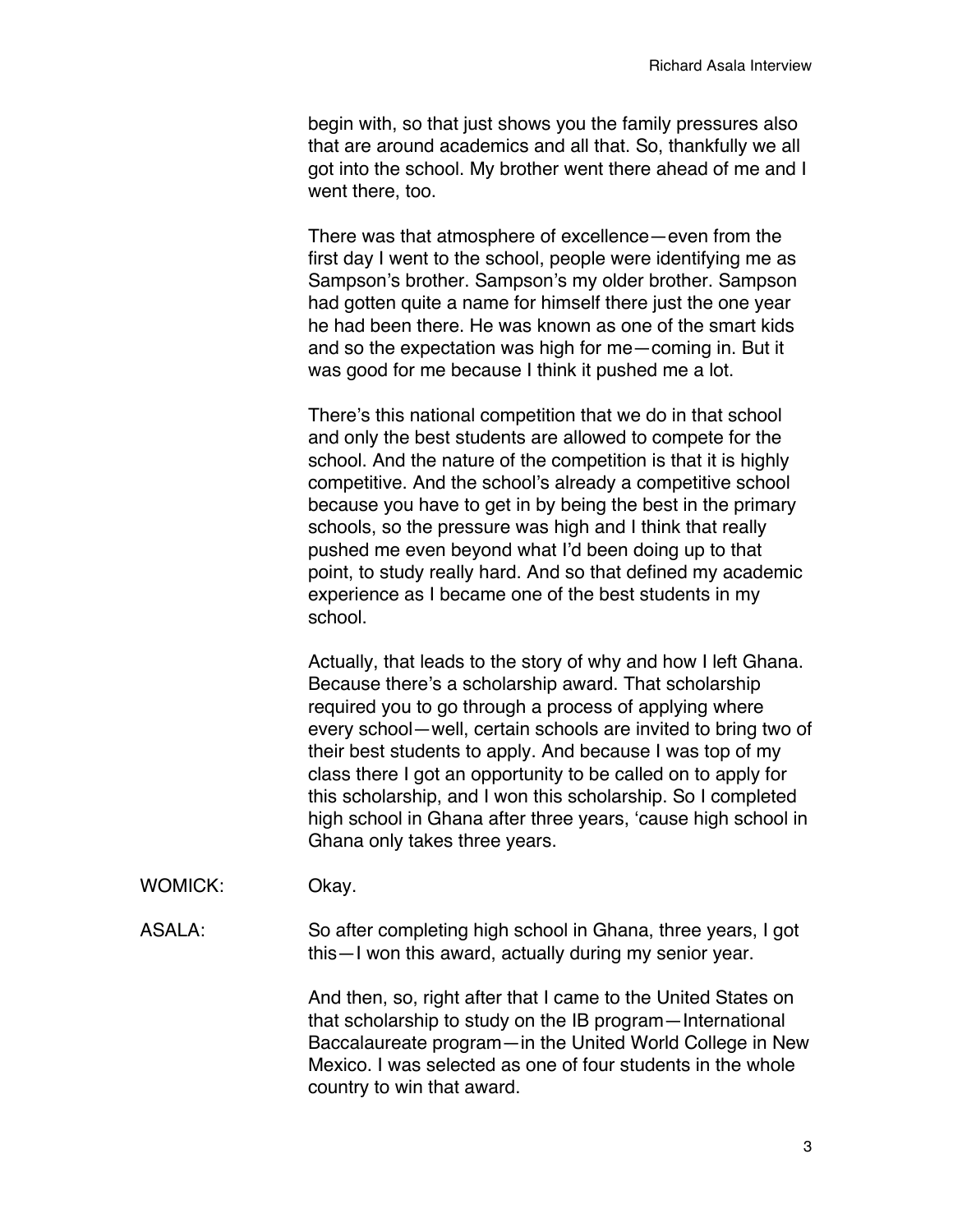### WOMICK: Wow!

ASALA: So, yeah, it was a pretty crazy project. And I think—so right off the bat, me coming to the US—me having this big transition in my life happened because of academics, so those had been really important in my life up until that point. And, yeah, I'd say that's how I grew up. I mean, if I want to extend it all the way 'til Dartmouth—I went to the United World College for two years. There I studied the IB and I applied to colleges and I chose to come to Dartmouth College. And I'm here, four years later.

WOMICK: How did you settle on Dartmouth?

ASALA: I really was looking at Ivy League schools and specifically engineering Ivy League schools. So Princeton, Yale, and Dartmouth were the places I wanted to look at. I was at first looking at biomedical engineering, and so—let's just say Dartmouth had a good biomedical engineering program, Yale had a good biomedical engineering program, so did Duke. I think I looked at Duke, also, yes. That's what I was looking at, really. After admissions decisions came out, I guess my best option was Dartmouth College. I guess that's really what it was. I didn't know much about what Dartmouth itself was, culturally what it stood for and everything, but I just knew that my aim going to college was to have as much opportunities as I wanted.

> 'Cause I realized when I came to the US that opportunity's all that's important, having options is what's important. Because when I was in Ghana, I was on a track to becoming a doctor—being a doctor in Ghana is a very competitive thing to get into and so only the students with the best grades can get it; all the students who do best in the schools end up getting into medical because they're the only ones who can. So I'm pretty sure that I would have been in medical school right now if I hadn't gotten that scholarship, just like all my friends who were doing well like me in school are doing now.

> And so when I came to the US, that changed because there were so many other options that were viable. Medicine is so competitive because it's the only real stable thing you can do in Ghana and be assured that you'll be having a salary and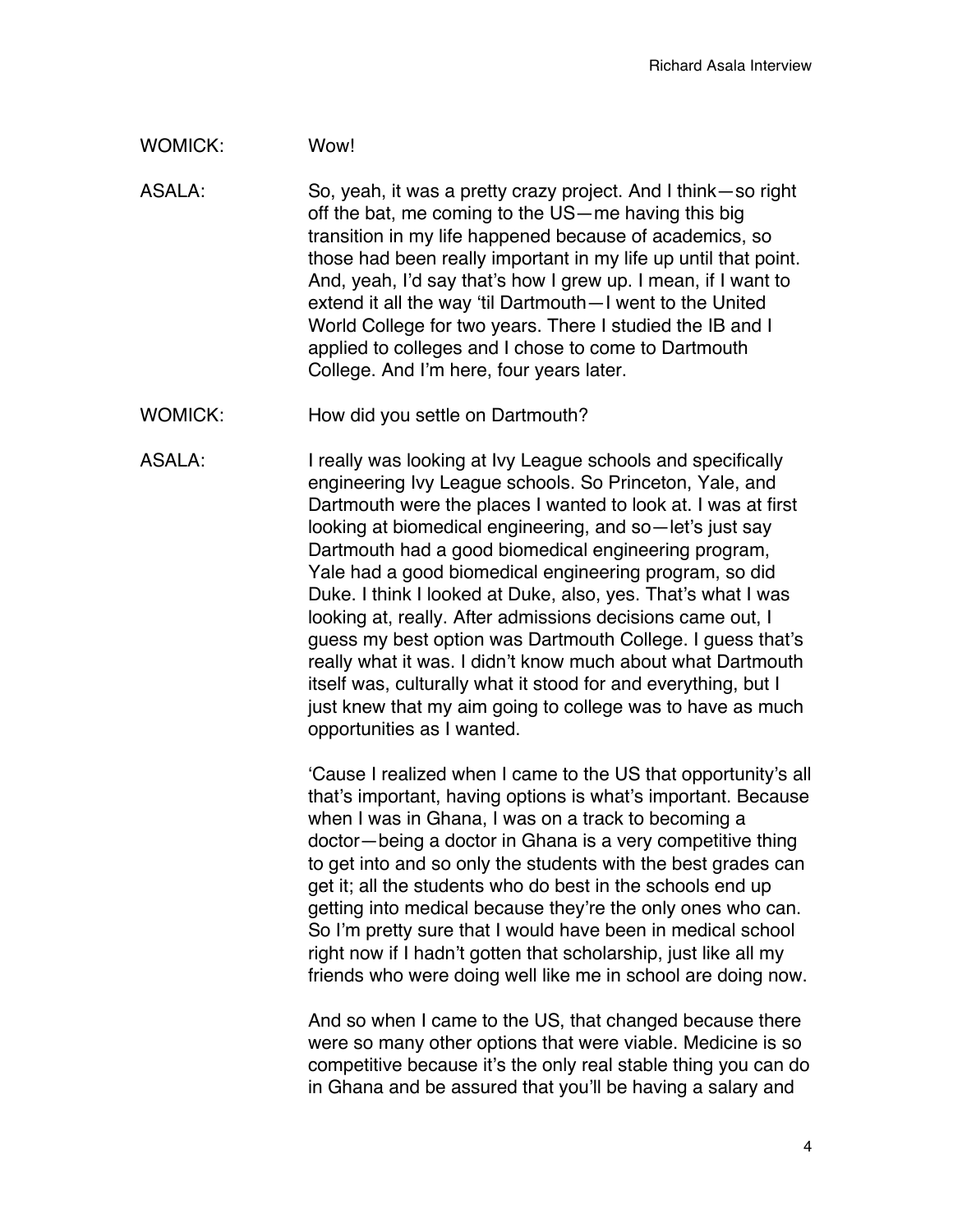you'll have job security. So it makes a lot of sense for people who can get it to go into it. But here, there are so many other options and I think that it was great when I found that out when I came to the US. So going into college, I wanted to keep that and I knew that engineering is something that gives me so many options, 'cause I'm used to doing a lot of things. I knew that I have the technical aptitude to do engineering and engineering would open up doors, so that's pretty much what I was thinking when I was going into college—to make sure that I keep my options open and then I can decide when my interests are more formed later.

- WOMICK: Did you get to see Dartmouth before you decided on it?
- ASALA: I saw the website. [Laughs]
- WOMICK: You saw the website. [Laughs]
- ASALA: But yeah, no, I didn't. Around the time we had Dimensions, I had my IB exams coming up—I think it was our mock exams before we actually wrote the final exams—and so I just couldn't leave at the time. The timing was bad. I just, I mean—I just decided that I'm going to come to Dartmouth so it didn't matter if I saw it or not, I'd still come anyway.
- WOMICK: Wow. So the first time you saw it was during...?
- ASALA: Was on the bus.
- WOMICK: On the bus?
- ASALA: When I came on the Dartmouth Coach the first time the day before I went for Trips.
- WOMICK: Ok.
- ASALA: First time I saw Dartmouth.
- WOMICK: Wow.
- ASALA: Yeah.
- WOMICK: What was that like?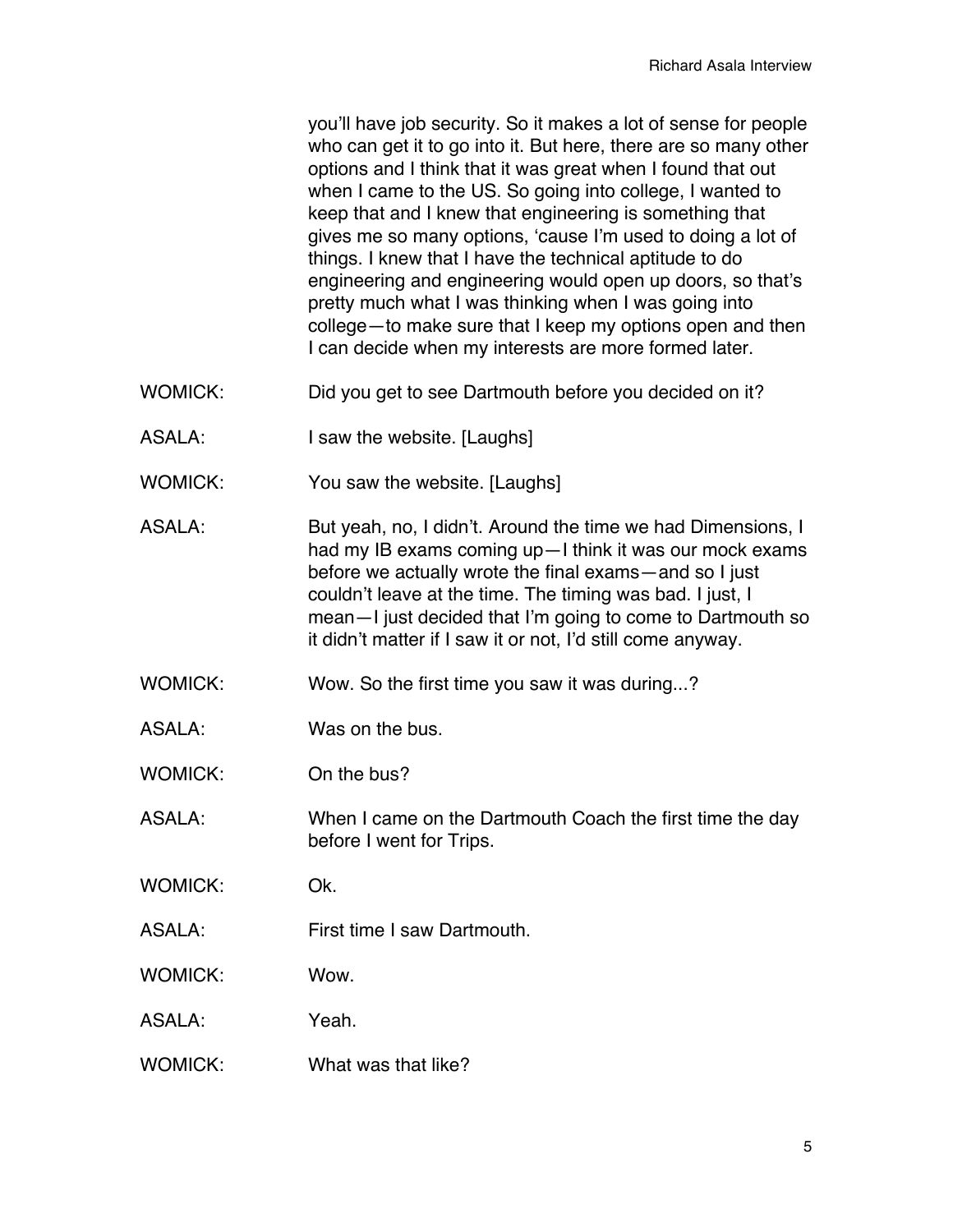- ASALA: For me it was, I guess—maybe for me it was a different experience than maybe for other people 'cause I'd done this before, and it wasn't just going across the country. It was going across continents. I literally hadn't been to the US before and I jumped on a plane, went through Europe which I'd never seen before—and went through Denver which I'd never seen before but had seen in a cartoon on TV when I was a kid—and jumped on a plane to New Mexico, which most Americans haven't even seen before. And so that experience of going to a totally new place and knowing that I'm going to be there for a while, I had it before. So, I guess that also helped with me being fine with coming to New Hampshire without ever seeing it before. The experience wasn't that strange to me. I felt a little more comfortable coming here, also, 'cause I knew people who were here already. I knew a couple of '12s that were here and I'd interacted with somebody who was a '09 who was here and who was about to leave, so...
- WOMICK: How did you know them?
- ASALA: Through the same United World College. So the '12s that I know, it was because they were in my high school a year ahead of me. So they came to Dartmouth one year before I did. And the '09, it was through Ghana and somebody I knew there. Also I knew another '12 who went to my high school with me in Ghana, PRESEC, and so he and I were in the same class—were actually also top tier in our class—and he stayed in Ghana after we finished school, took a gap year and applied to US schools. So he was a '12 here, one year ahead of me, 'cause I took two years off. So I knew him well.
- WOMICK: Wow.
- ASALA: Actually we are going to be living together when I leave Dartmouth, so that's great.
- WOMICK: Oh, how cool!

ASALA: Yeah.

WOMICK: So freshman trips. What was that like for you?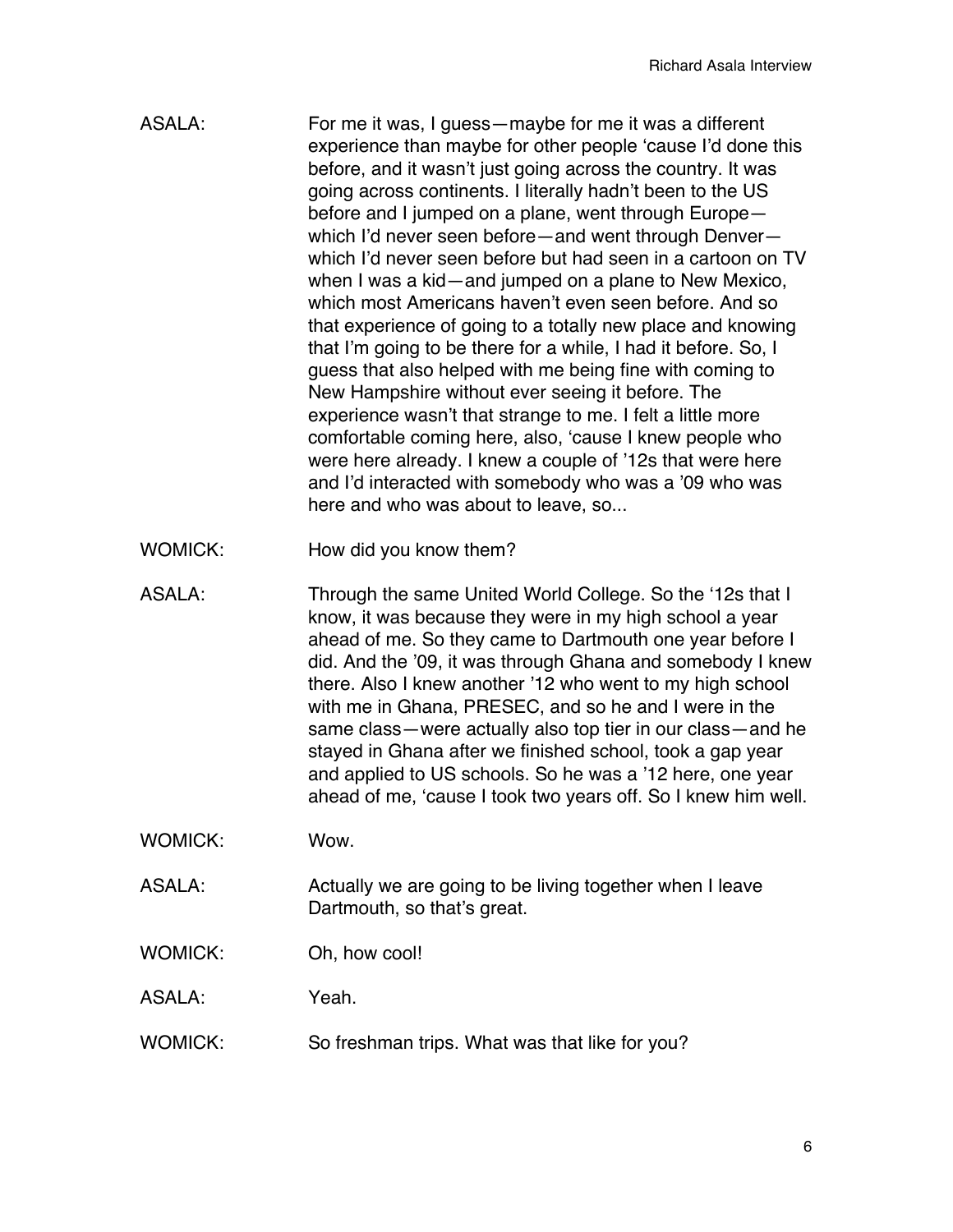- ASALA: Freshman trips was very interesting for me. In my high school in New Mexico, we are actually are based in the woods on a mountain—we are five miles from a town which has about fifteen thousand people and two hours to any other town or settlement. No, like an hour to Santa Fe, which is pretty big. But then—it's remote, that's what I'm trying to say. The school has a theme of wilderness exploration. A graduation requirement was to attend three expeditions in the woods.
- WOMICK: Wow.
- ASALA: Yeah. So for that, actually, we got to do some overnight camping in the New Mexico area. I actually went to the Grand Canyon, camped there for like five days. It was great. Hiked, It was awesome. And did some other trips there. So, being in the woods—while it was foreign to me in high school—it was something I had gotten used to before coming here. So the part of going into the woods was not the new experience for me, the new experience was meeting people at the college level who come from so many different places, doing things like that.

My DOC trip—the two leaders I had were—one was almost a professional hiker, I mean he's hiked the Appalachian, I think. He hiked that range of mountains on the west coast, I've forgotten what it's called, but he got funded for doing that and so he's done hiking for a while. The other team leader had hiked since she was like six. Girl Scout, hiked with her family and all that, so that's intense. And I was the only nonathlete on my team.

- WOMICK: Wow...
- ASALA: So my team was pretty intense. And because I had done hiking before—I did the Grand Canyon, like, the Grand Canyon. What else can be worse than that, right? I chose to go on harder hiking. So, yeah… That was the team I met. And they were really intense. In fact we were going with the extreme team and we beat them to the top. All of them. So that was really intense. That was a really intense hiking experience for me. I don't know why New Hampshire doesn't like switchbacks, but they should try that...it makes hiking so much easier. We had to just go straight up for a while.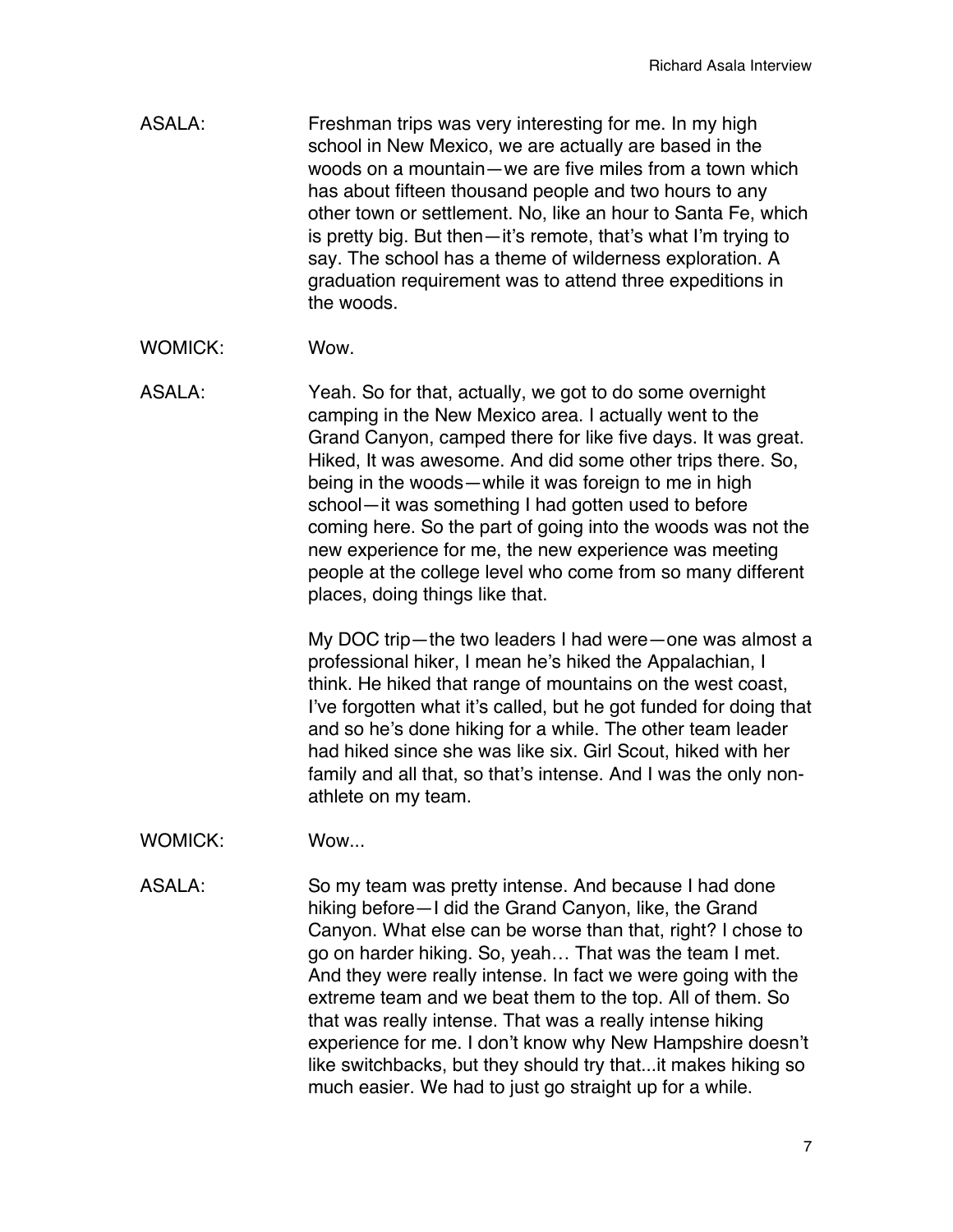### WOMICK: [Laughs]

ASALA: So it was quite an experience. But I enjoyed it. I enjoyed it. There was one night, actually, I got really, really cold and my sleeping bag was not big enough for me, so in the middle of the night I woke up and I was, like, frozen at the top.

- WOMICK: Aw!
- ASALA: It was a horrible experience. So I actually called my team and it was just really nice 'cause they all came and cuddled around me and built—like mummified me in a bigger sleeping bag—it was the cutest experience.
- WOMICK: Aww!
- ASALA: It was great. And I had an awesome team. And then when we got to the Lodge, that was great, too. I just—the Lodge was rather a magical experience in terms of—I just saw all these acts that they were doing and I was like, "Wow, they put so much time into it. These people must really, really, really like Dartmouth. They must really, really, really like freshmen coming in," and all that. So that gave me a sense of belonging at Dartmouth and I was looking forward to coming to Dartmouth and being that kind of person. That some new person coming to Dartmouth would see and be like, "Wow, that person must really love Dartmouth," and make the person feel at home because they know that at some point they can call this place home. And so that was really good for me. I enjoyed trips.
- WOMICK: How did that carry over into freshman year?
- ASALA: Umm... did it carry over into freshman year? I'm not really sure. I can say, looking back now, that the feeling I had for making people feel at home really manifested in me being really involved in the International Students Association. Doing that—playing that kind of mentor role for people. I ended up being the president for the group and it was a good experience doing that for people and I enjoyed people seeing how comfortable I was here, helping them to where they could also adjust in.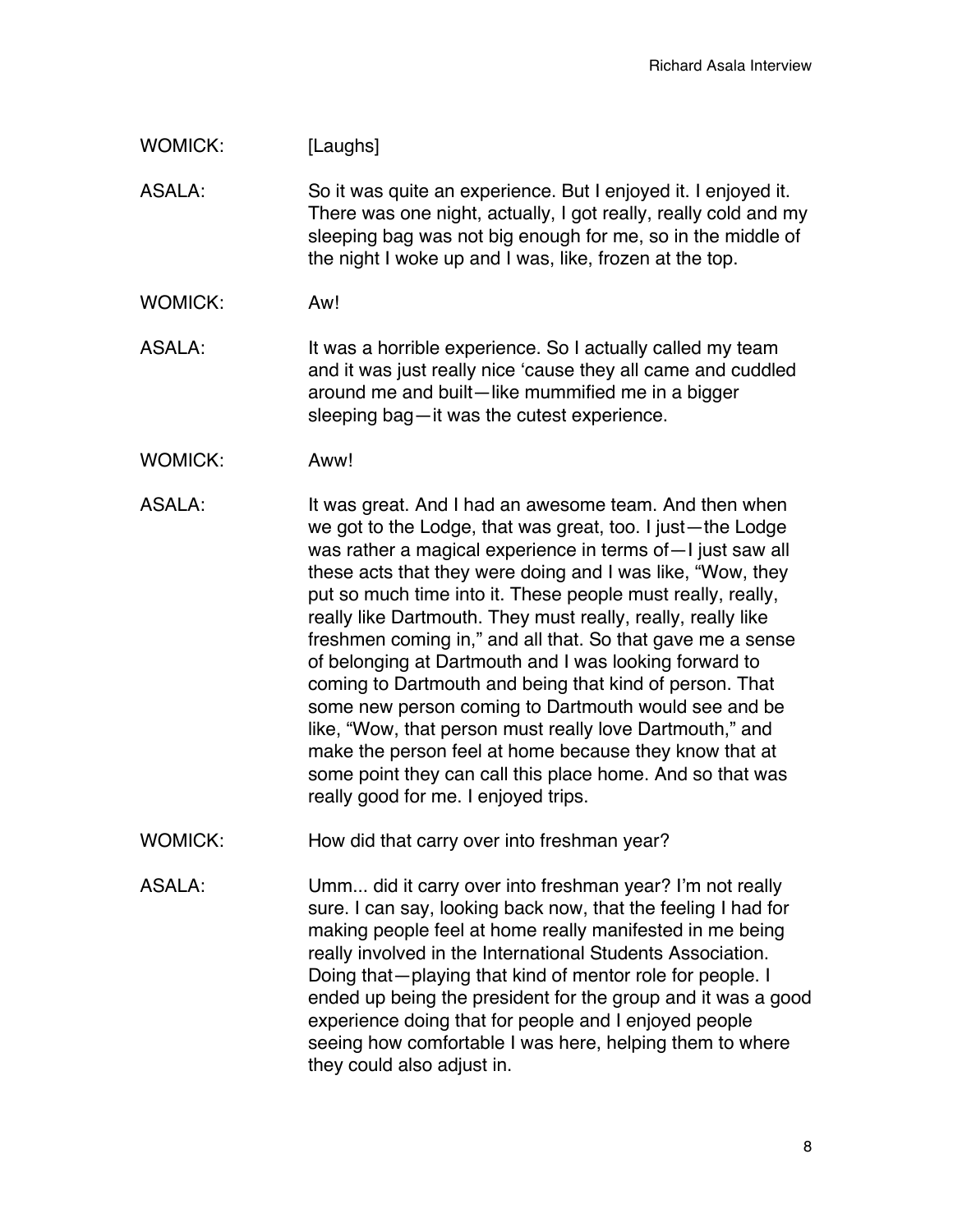But in my freshman year I wouldn't say I was able to really do much. 'Cause I jumped straight into classes. I knew I was going to be an engineer, so I started my engineering right off the bat. I got four engineering requirements done my freshman fall—which is quite insane—'cause I got two credits—took exams and got two credits, took two classes that counted for my AB/BE.

- WOMICK: Wow.
- ASALA: So, yeah. I just jumped straight into classes. That's what I spent most of my time doing. I did debate, too, but basically for freshman fall at least, class is what I did. And then I got really involved in the international students group at the end of my freshman year. But most of freshman year was just really getting a hold of academics and settling down.
- WOMICK: Yep. You mentioned some students that you already knew when you came here, but, in addition to them, who were your friends freshman year?
- ASALA: In addition to them, I'd say the Ghanaian group I met when I came here. I hung out with a lot of the Ghanaians here. There are two other Ghanaians in my class who I hang out with most of the time. In fact we are now roommates in senior year. Everybody keeps asking did we know each other before coming to Dartmouth. No, we did not. We did not know each other. I met them here and it's—I don't know, it was just a great experience because we shared all the same kinds of experiences in Ghana and they were a year younger than me in my class, but because I took two years we ended up here at the same time.

But their experience was so similar and I guess I missed that when I spent two years in New Mexico, so it was a refreshing feeling to come back to that and just see what people were into. We hang out a lot. And also they're also engineers, so that academic experience—that shared academic experience meant that we took classes together, we did assignments together, and we just hang out a lot. So they became a strong friend base for me. But honestly I would say that they became a stronger friend base for me during the end of freshman year, not so much the beginning.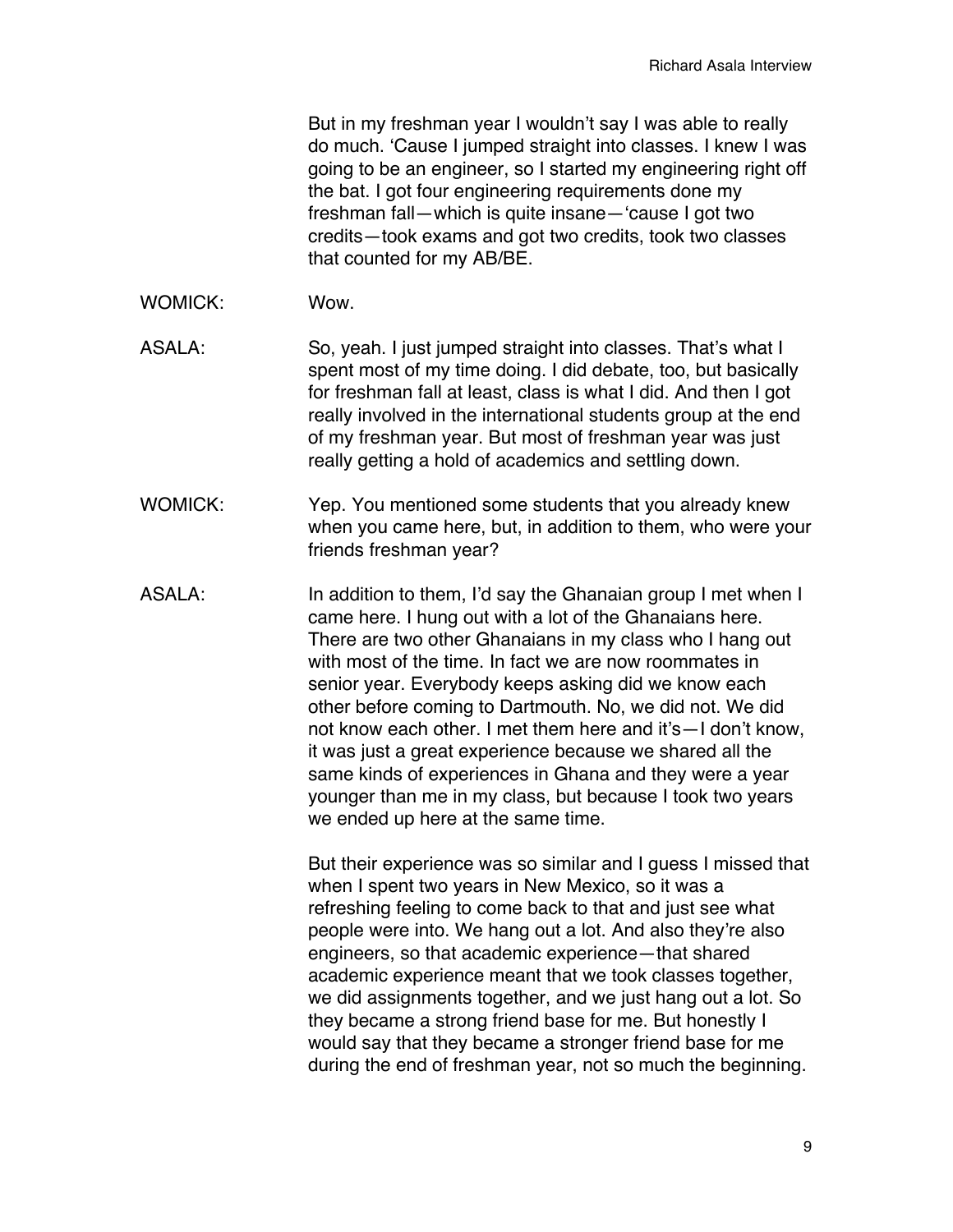The beginning of freshman year was all about my involvement in the Parliamentary Debate team. I was—I love debate. I didn't get to do much of it when I was in New Mexico but when I came here I really liked it and— I like being on stage, for one, and I like arguing, too. I like thinking through arguments and I like—I really enjoy listening to a good, sound argument and even better a good rebuttal to an argument. I mean, it was just a perfect thing for me. I enjoyed it a lot. We travelled to other schools around the northeast to compete and so I had a really good group of people who I spent time with. And trips were on weekends, and so we just travelled and explored. It was a good time.

And from there we all figured out our social lives at Dartmouth together. We also partied and did all those kind of hanging out moments that freshmen do. We were our own little 'schmob. It was just how I got to branch out a lot and meet so many different people my freshman year.

- WOMICK: Mhm. Where did you live your freshman year?
- ASALA: McLaughlin.
- WOMICK: McLaughlin.
- ASALA: So, it was rather interesting 'cause my floor was great, I knew my floor and I went to floor meetings all the time, but I was bonding more with people who were on my debate team and their friends. Also, I came to Dartmouth with two other people from my high school, one of which is Sahil [Joshi '13]. I don't know if you know Sahil?
- WOMICK: Yeah.
- ASALA: Yeah, so Sahil and I—and Sahil as you know is a very social person—so he and I were hanging out with the debate team and hanging out on his floor. I got to meet his whole floor. So I hung out mostly in the River and in East Wheelock, even though I was in McLaughlin myself. East Wheelock's where I met a lot of people 'cause it's a really close-knit community, so you meet one person, you hang out with them one day and you find out that they know all these other people, and so you get to know people through other people.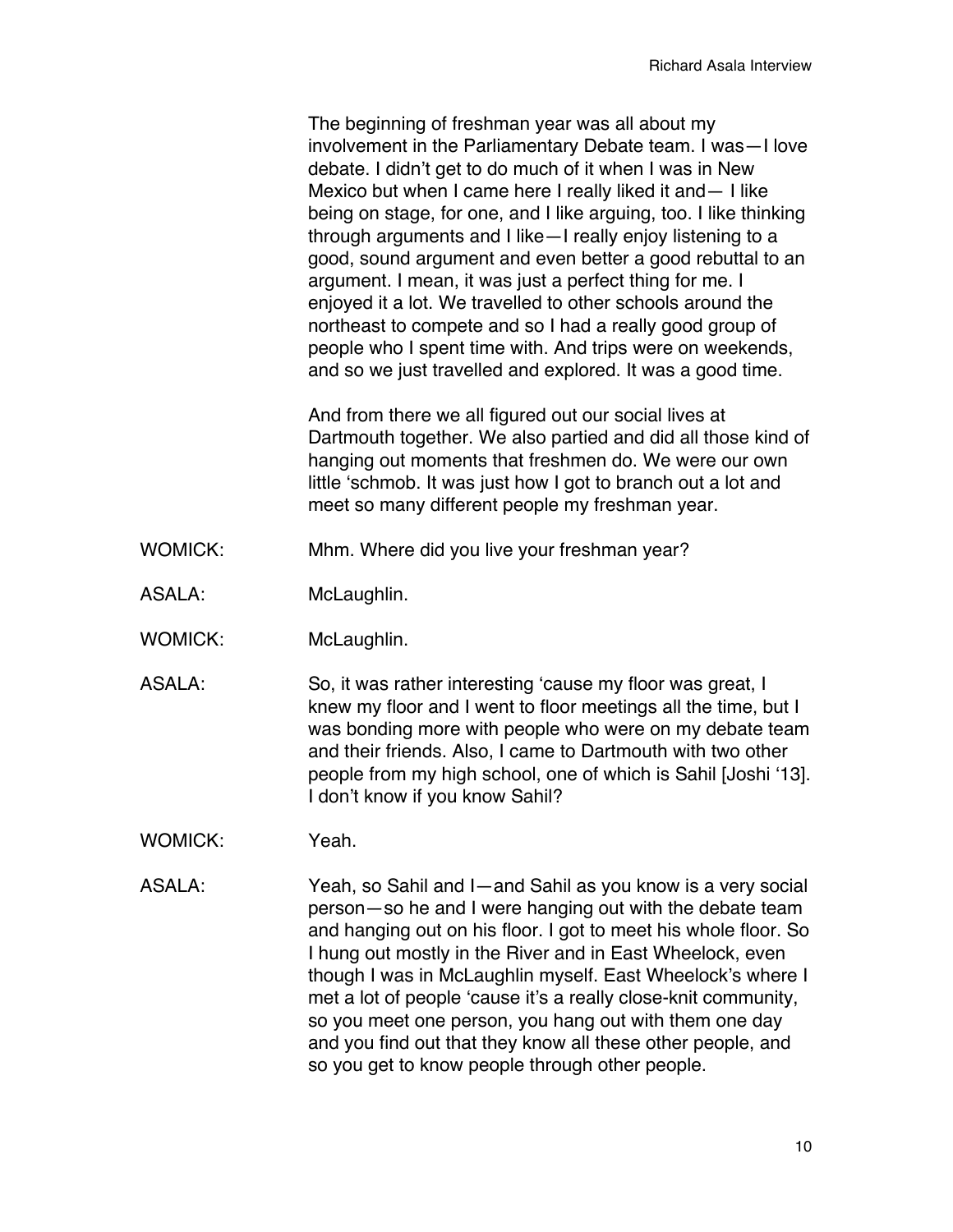## WOMICK: Oh yeah.

- ASALA: And that's really how I expanded my friend base in the beginning. Actually I knew your roommate—but I had only heard of you, I had never actually seen you.
- WOMICK: [Laughs]
- ASALA: [Laughs] That was a fact.
- WOMICK: What did you do over your freshman summer?
- ASALA: Prior to my freshman summer I had been in the US for two years without going home and so I decided to go home. I mean, I think it had been quite a lot, doing the transition to college on my own, without my parents knowing much about the process. In fact I did all the applications to college, and the decisions, moving, everything on my own. Without my parents even knowing much of anything. I just gave them updates on where I was when I was there. And so that was a big grown-up move for me.
- WOMICK: Yeah
- ASALA: And just transitioning to Dartmouth. Dealing with the whole financial aid—doing almost every document related to coming to college on my own was quite interesting. And so I wanted to get a break from all that. I needed to relax. I had been involved in this group, the World Partners in Education—the founder was a Dartmouth '06 who worked in the Admissions Office and so he wanted a Ghanaian to help out with—because they were based in Ghana and sending volunteers to teach in Ghana, so he wanted us to help out with an expansion they were trying to do. So I was brought onto the team, and I helped them to recruit. I used my contacts in Ghana and all that to help them recruit a new school to send volunteers 'cause more people were interested and they wanted more volunteers to go.

WOMICK: Yeah.

ASALA: So we found one—it was actually in my hometown in Ghana. And we recruited them and so they became a new partner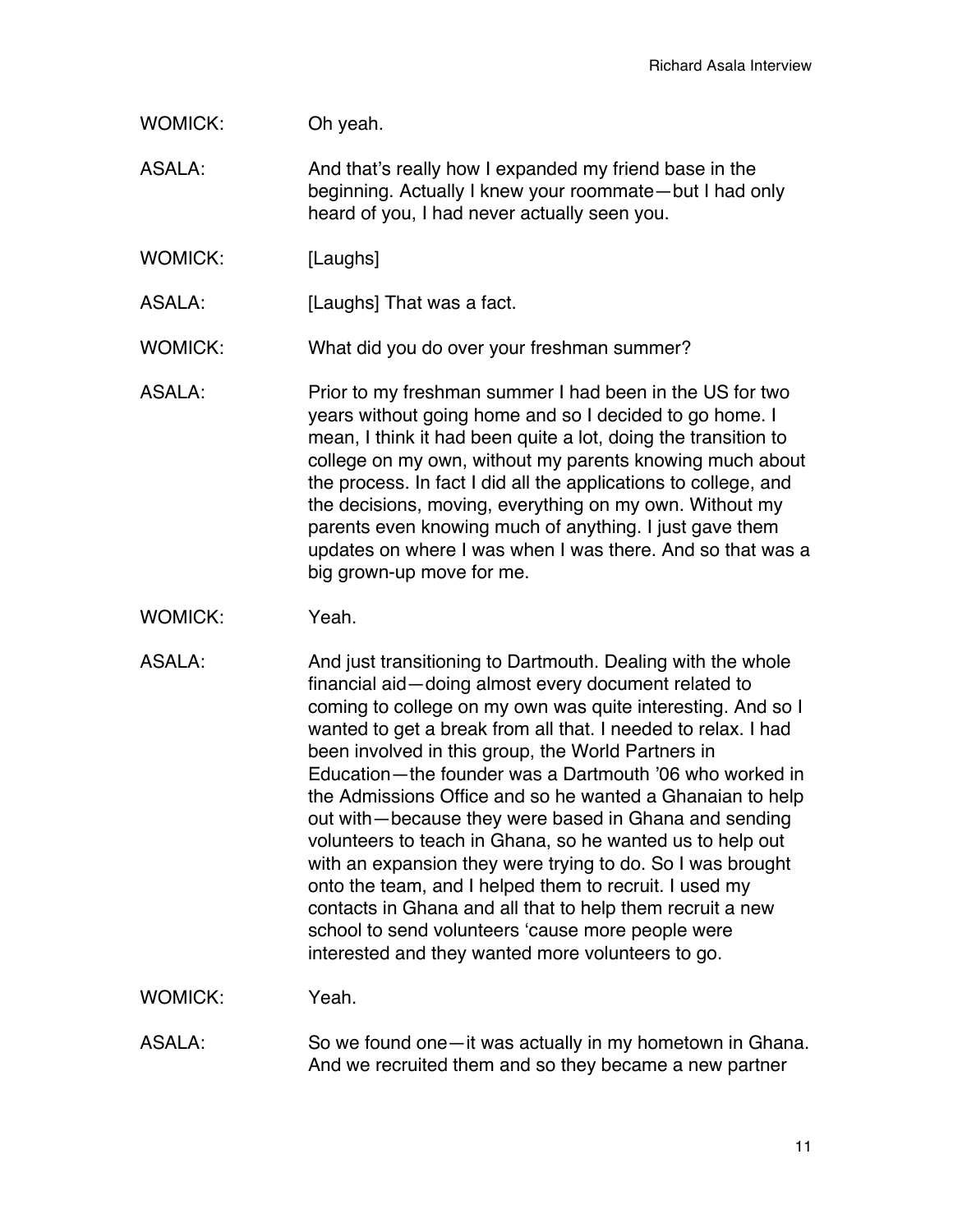school. So it really made sense that I would chaperone the people who went there for the summer.

WOMICK: Yeah

ASALA: And so while I was there I relaxed and all that, I got a chance to just show some Dartmouth people around and so that's what I did for my summer, actually.

WOMICK: Wow, how cool.

ASALA: It was great. I got to show Dartmouth people where I'm from.

WOMICK: Yeah. And so then you came back for sophomore fall?

- ASALA: I came back for sophomore fall and then stayed on campus for the longest time. [Laughs]
- WOMICK: Yeah?
- ASALA: Yeah. I stayed on campus from sophomore fall all through 'til my junior win—my junior spring.
- WOMICK: [Sharp exhale]
- ASALA: Yeah. That was a long time, because during my sophomore summer I was not taking classes but I was still here doing research and doing the Tuck [Business] Bridge Program. I only left for like a week to visit some family in the US and that was it.
- WOMICK: That's a long time on campus.
- ASALA: It's a long time to be on campus. Yeah.

WOMICK: [Laughs]

ASALA: So, yeah. I really lived here, pretty much. Yeah.

WOMICK: Yeah. How would you say that sophomore year was different from freshman year?

ASALA: Sophomore year...sophomore year was when I started taking actual engineering classes and it was pretty intense. I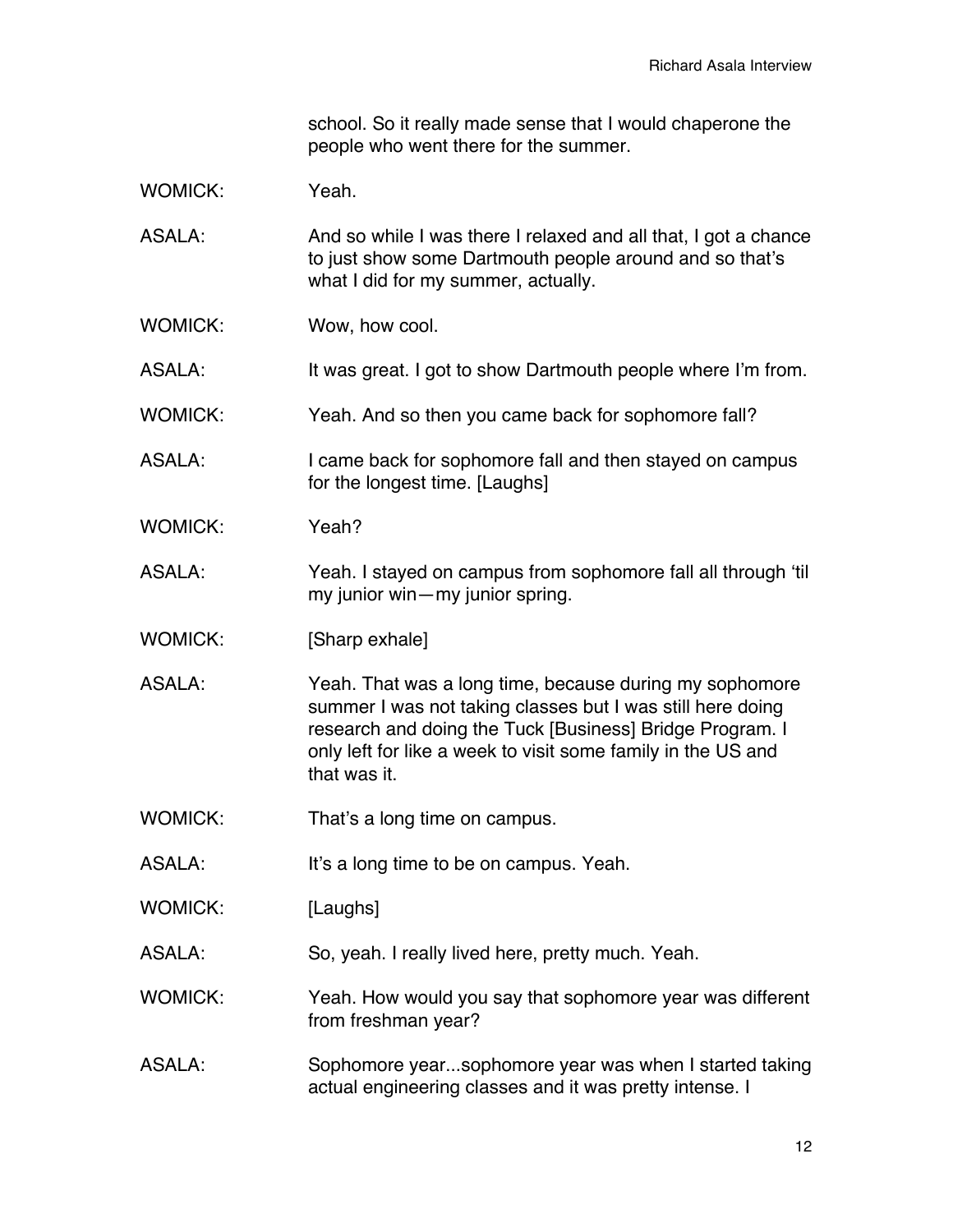remember my spring I took four classes and it was interesting 'cause I had planned out my D-Plan really well and so I didn't need to take four classes, but I was *really* interested in taking a class with this professor and for that reason I was like, "I'm gonna just give it a shot and see what it's like." And so I took that in the spring, and that was really intense.

But besides the intense academics, my sophomore year was also a time when I transitioned to leadership on campus, 'cause I was on COSO [Council on Student Organizations] now, starting my sophomore year. And I also was more involved in the International Student Association. I think I was vice-president at the time. And, it's interesting, 'cause I only started being involved like my freshman spring but then quickly got into a vice-president position. And I was working more within that group. And I stopped doing Parliamentary Debate, 'cause of time constraints and all that.

- WOMICK: Right.
- ASALA: Outside my academics and outside the leadership, I think sophomore year was a pretty social time for me. I got to know a lot of people. And my friends joined fraternities and sororities, but at the same time I got to meet a lot of people. I wouldn't say I lost my friends at all, it was actually really good 'cause I got to meet their new friends and all that and just hang out more. Basically, that's what sophomore year was for me. It was an academic time, leadership, and then quite a good social time.
- WOMICK: Were you able to keep your friends from Parli [Parliamentary Debate], even though you weren't doing it anymore?
- ASALA: Oh yeah, yeah. I did.
- WOMICK: Yeah.
- ASALA: I mean, most of us were not doing it anymore, so we were just friends from there. And we all branched out doing different things 'cause we all found things we were interested in doing. So that was good.
- WOMICK: And you decided to rush a house, too?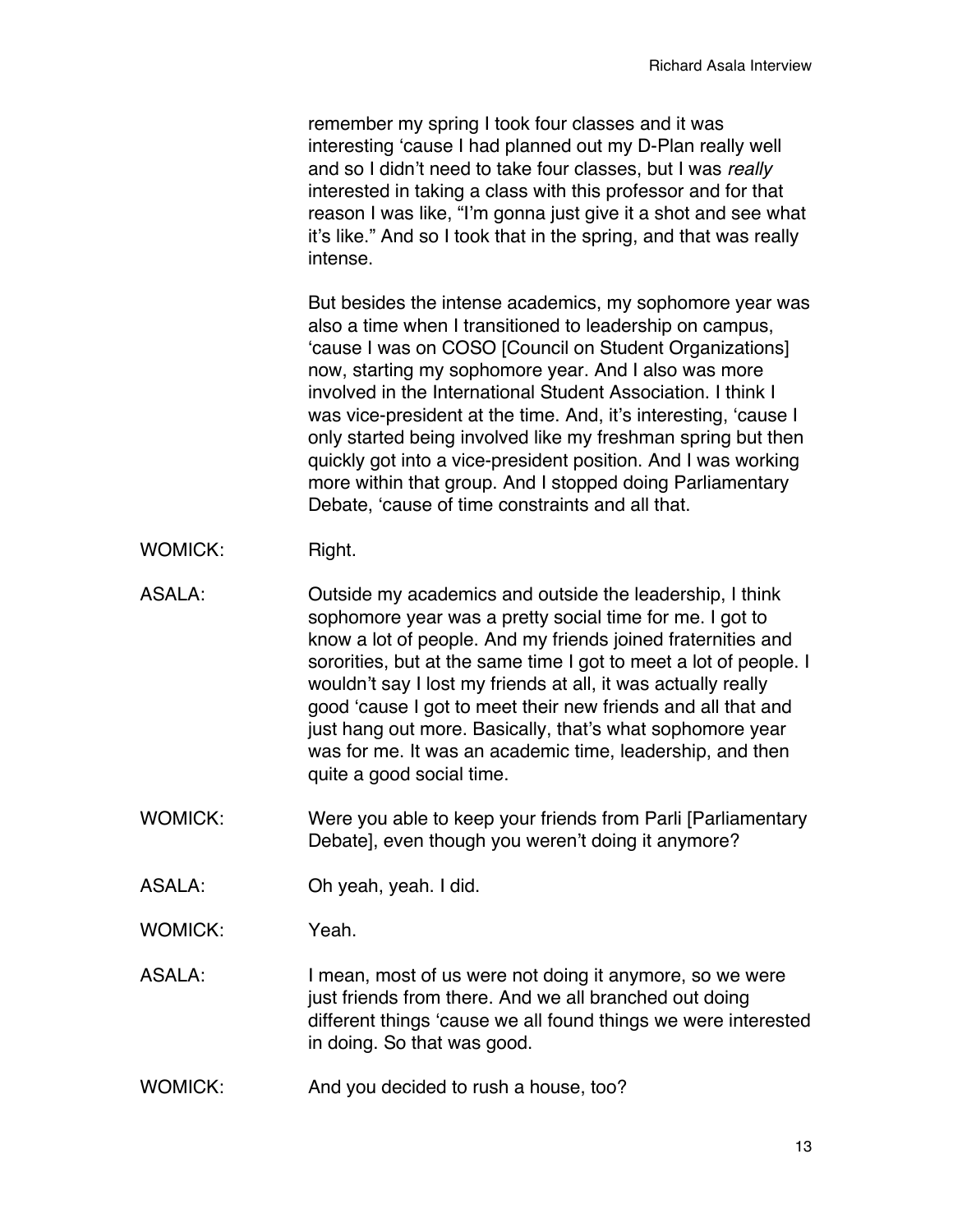| ASALA: | No, I did not. |
|--------|----------------|
|--------|----------------|

WOMICK: You didn't rush.

ASALA: Nope.

WOMICK: But a lot of your friends did?

ASALA: Yeah.

WOMICK: Was that weird?

ASALA: No. Actually, one of my good friends rushed a house and didn't get a house, and that was weird for him, but then—I think it was fine 'cause, I don't know—like, nobody really expected me to rush a house 'cause people knew what I thought about the fraternity system and everything from the beginning and I'm not a kind of person that people would influence me to do something, 'cause they knew that if I wanted to do something then I would.

> I did have some people encourage me to rush some of the houses, some of the brothers who were trying to get me to rush a house, but then, like, again, it wasn't that they were trying to force me, they just wanted to ask if I was interested. It was not weird for me at all, not rushing a house, 'cause I could still hang out in the house. It was totally fine, I just—I did hang out in houses a lot, too, I just didn't really feel the need to necessarily join one because I had a good friend base already. I had people who also supported me, like the international students and the African students. We are pretty tight—we just had a support group for ourselves and it was fine, I think. I didn't really need to branch out, as it were.

- WOMICK: What about sophomore summer, when you kind of transitioned to being, you know, top dog?
- ASALA: [Laughs] Sophomore summer was quite interesting. When I was here I went out quite a bit. So, the thing is, sophomore spring I got into a relationship and so my going out was a little bit less.

WOMICK: Yeah.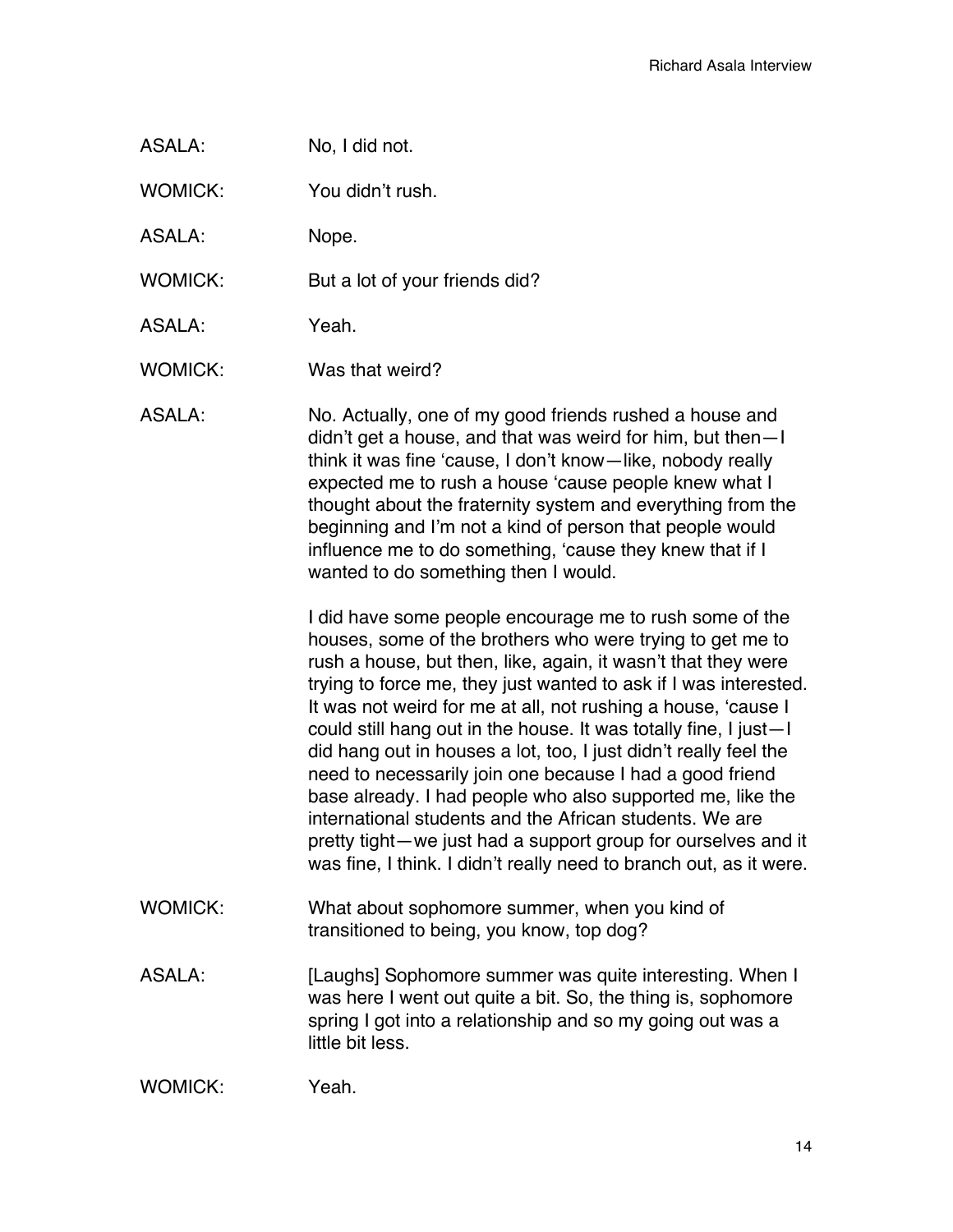- ASALA: Than it used to be. And my social drama went down, 'cause I did have quite a bit of social drama in my sophomore year. [Laughs] And so I don't know, it was ok. I just went out hang out, you know, with my guys, we played pong. We just, you know, chilled like any other. And that was fine for me. Sophomore summer, I was doing a lot of research that term and then the Tuck Bridge Program was really intensive, so during that period it was very busy—I was engaged all the time. So, part of sophomore summer was me doing research and hanging out with guys in the frats and then the other part I was just actually busy doing a lot of work, and so that was what it was.
- WOMICK: And then junior year happened and you didn't have a break.
- ASALA: Yes. Junior year happened. Junior year was quite busy as well. I mean, I can describe my Dartmouth career as being very busy.
- WOMICK: [Laughs]
- ASALA: Generally. Like, this is one of the terms that I get a free pass *because* I was trying to do the engineering program—the five year program—in four years, and so...that's—it speaks for itself. It's a lot of work.
- WOMICK: Right.

ASALA: Yeah. So, junior year—what did I do junior year? Do I remember? So junior year I became president of the ISA and that took quite a bit of time 'cause I took up a lot of work in the ISA that year. And...I'm trying to remember—I don't think—I think I really immersed myself in the ISA that year and I wasn't going out as much 'cause classes took a lot, and also over the summer I had become more invested in my future. Like, in terms of I had more of a direction I wanted to go in. I knew I wanted to be an entrepreneur now. So I was expanding my scope to try and build my skills to become better at that.

> The research I did over the summer—my professor liked my work and took me on for the whole year, and so I was doing more work and doing really good research with him. And so I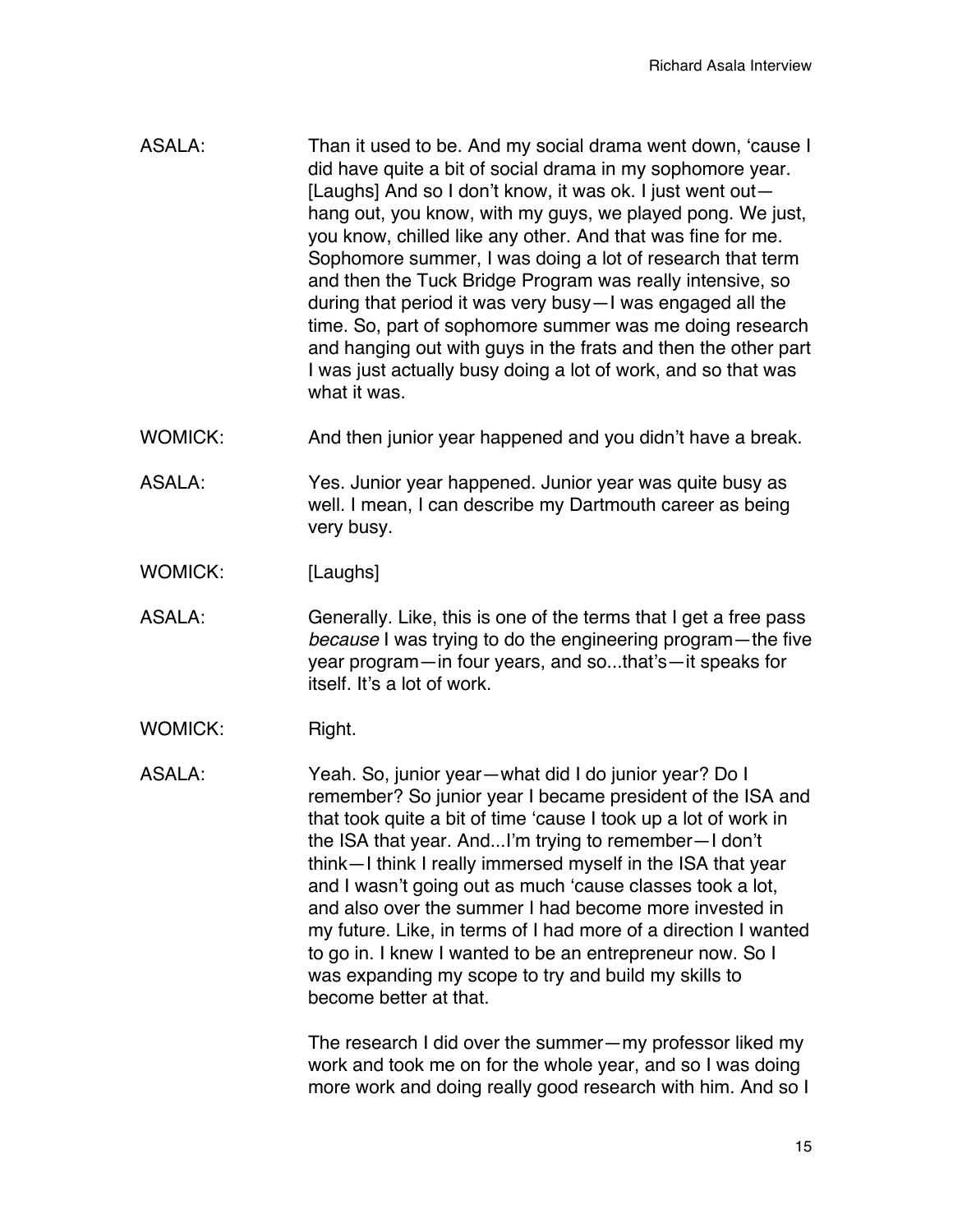just think I was developing myself a lot more my junior year. And, as always, my academics took a lot of my time, but besides that I would say I had less of a social life my junior year than I did my sophomore year.

- WOMICK: Yeah.
- ASALA: Yeah, for that reason, yeah. Also because I had a girlfriend, I just basically didn't branch out as much. That's what happens.
- WOMICK: Yeah. How would you say it is, having a relationship at Dartmouth?
- ASALA: It's extreme—[sigh] it's very...I'd say it's—I can't blanketly say what it would be like for everyone, having a relationship because I did have sort of a relationship before I had this relationship of mine, and it really depends on the person that you're in a relationship with. It was—at points, when I had my previous relationship—at lots of points felt like a burden because I knew that you need to invest time into your relationship and Dartmouth is a busy place and for somebody who's an engineer, the time you have to do social activities is really limited. Weekends, for example. And that time needs to be rationed. And—you know what I'm saying?
- WOMICK: Yeah.
- ASALA: And at some points, too, it's in your best interest to spend some afternoon time doing studying 'cause it will improve your performance and all that, and so it became kind of a burden. But then, at some point—I think it takes a while to be able to manage that well, and just manage expectations on what's going to be in that relationship. For me, it has been good. I've been able to balance it out pretty well, I think, by this time, 'cause I've been in a relationship for quite a while and we have a mutual understanding of how much time we can spend together and all of that. And we are both busy, so it's a good understanding that we've come to, and it's working for us. But I will say that the nature of our schedules at Dartmouth makes it really difficult. And the D-Plan schedule of people being off at different times also makes relationships strained a lot. And so it's kind of a struggle.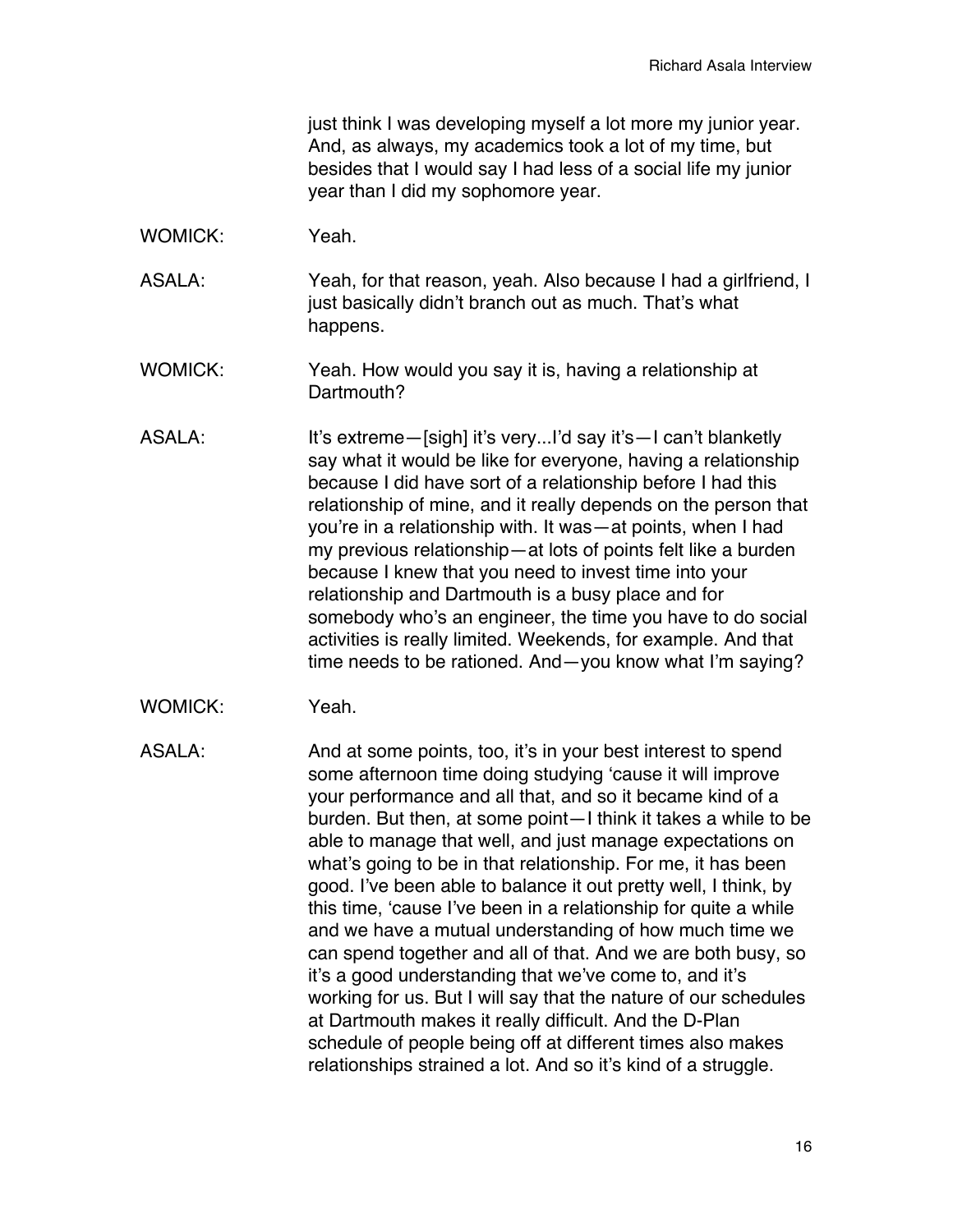WOMICK: Mhm. Yeah.

ASALA: Yeah.

WOMICK: The D-Plan.

- ASALA: The D-Plan. Yep. Yeah. While the D-Plan does strain some relationships, it also helps you to branch out a lot more because I know terms that my girlfriend was off I just had a lot more time—I mean, I made some new friends. So that was good and all.
- WOMICK: Yeah.

ASALA: It is a reality. This is what it is.

WOMICK: No, it's true. There's a limited amount of time.

ASALA: There's a limited amount of time. Very limited. Yeah.

- WOMICK: What else about junior year?
- ASALA: What about junior year... Junior year, I think—pff. Why are they all blending together? It's kind of interesting.
- WOMICK: [Laughs]
- ASALA: I'm trying to remember—so junior year I did—like I said, I got more invested in my future, so I was trying to figure it out, scrambling left and right, so I went through corporate recruiting, I remember, in the winter. That was a bad experience. But not really. I say bad experience because nothing really came out of it, but then that was difficult because I already have limited opportunities, being an international student, and even if I didn't have that limited opportunities—meaning that some companies would just not hire international students at all—
- WOMICK: Right.
- ASALA: And so you're like of the limited pool of one or two kinds of internships that come to Dartmouth, not all of them can even consider international students. So, besides all those issues, it was also—I had only just gotten into looking into fields like,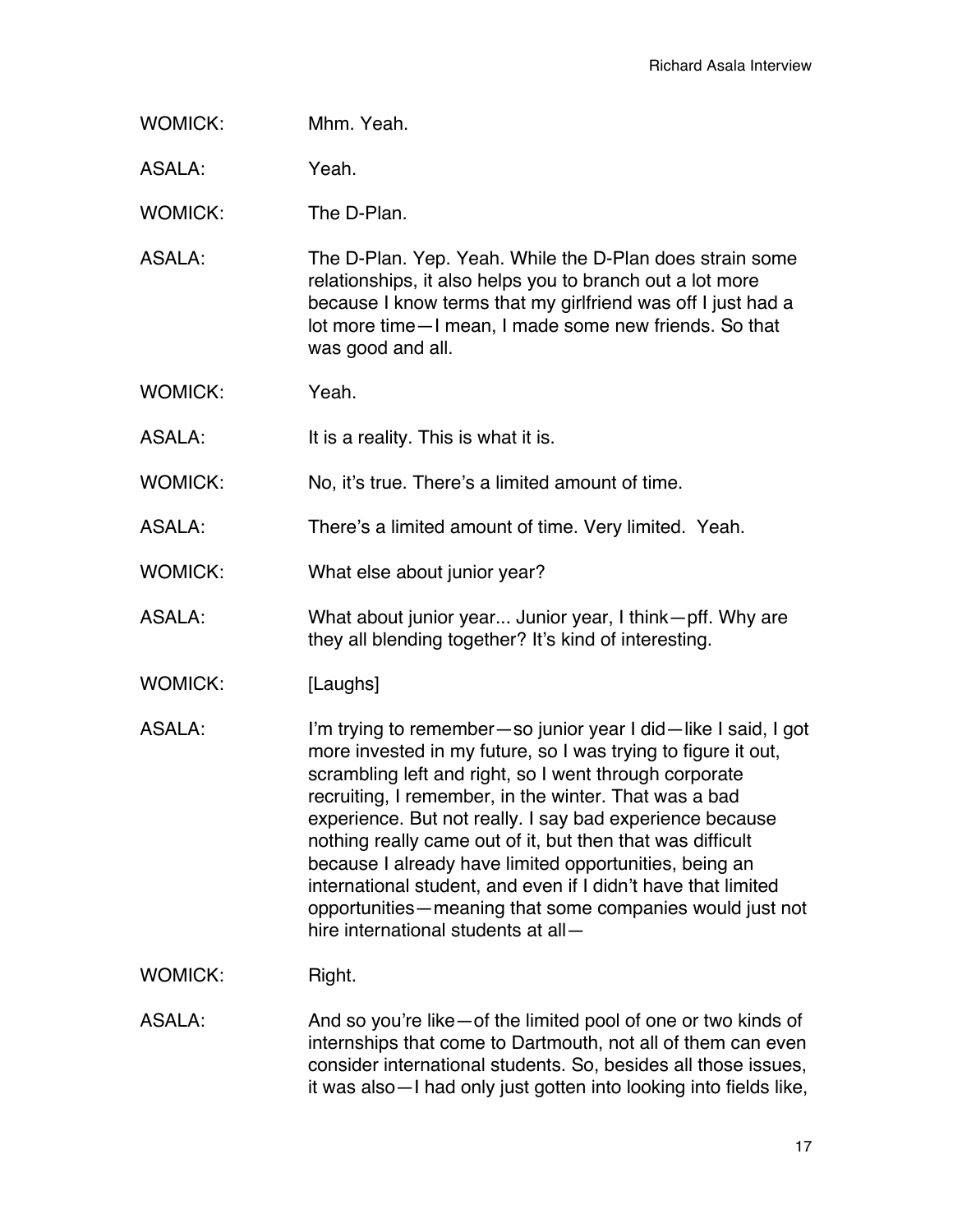you know, consulting, finance, and those things and I didn't know—I'm not a marketing person and so—it was really limited. There were slim pickings. And even those companies are very competitive for their internships.

#### WOMICK: Mhm.

ASALA: So again, slim pickings. But I'll just say that it was a good experience for me 'cause of the interviews I got and all—the process of learning how to do cover letters and all those things put me in a certain frame of mind that really helped me. It helped me know how to take charge of some things in my life. You need to plan ahead for some things, like job search. Just—I find that you need to be in a certain frame of mind for a lot of things you need to do.

> Like, for example, going through that recruiting experience and learning more about myself—things I do well and things I need to improve, helped me think consciously about them and from then on everything I was doing was targeted towards improving myself. 'Cause I wanted to improve myself. And I—that was a good thing for me.

And for that reason I did a couple of things. Like, I applied to be a DOSC [Dean's Office Student Consultant] for the next year. Last spring I applied to be on the Palaeopitus senior society and to do the Rockefeller Leadership Program. All these things, I'll say—one thing, being a DOSC can help, not necessarily in a personally enriching way, but to give back, and I did that 'cause I had done things like that the whole time at Dartmouth and enjoyed it.

But RLF was mainly to have that personal development and have network that I found one really needed to have, because sometimes it's not just about being able to perform in a role but about being given the opportunity. And you need some people to give you opportunities and push you in the right directions, and so I just found that would be a good thing to do. So that's what my junior year culminated in: me understanding where I want to go after Dartmouth and making—taking steps to increase my chances of getting there and just getting the help I need. 'Cause I found that you need help to do whatever you want, right?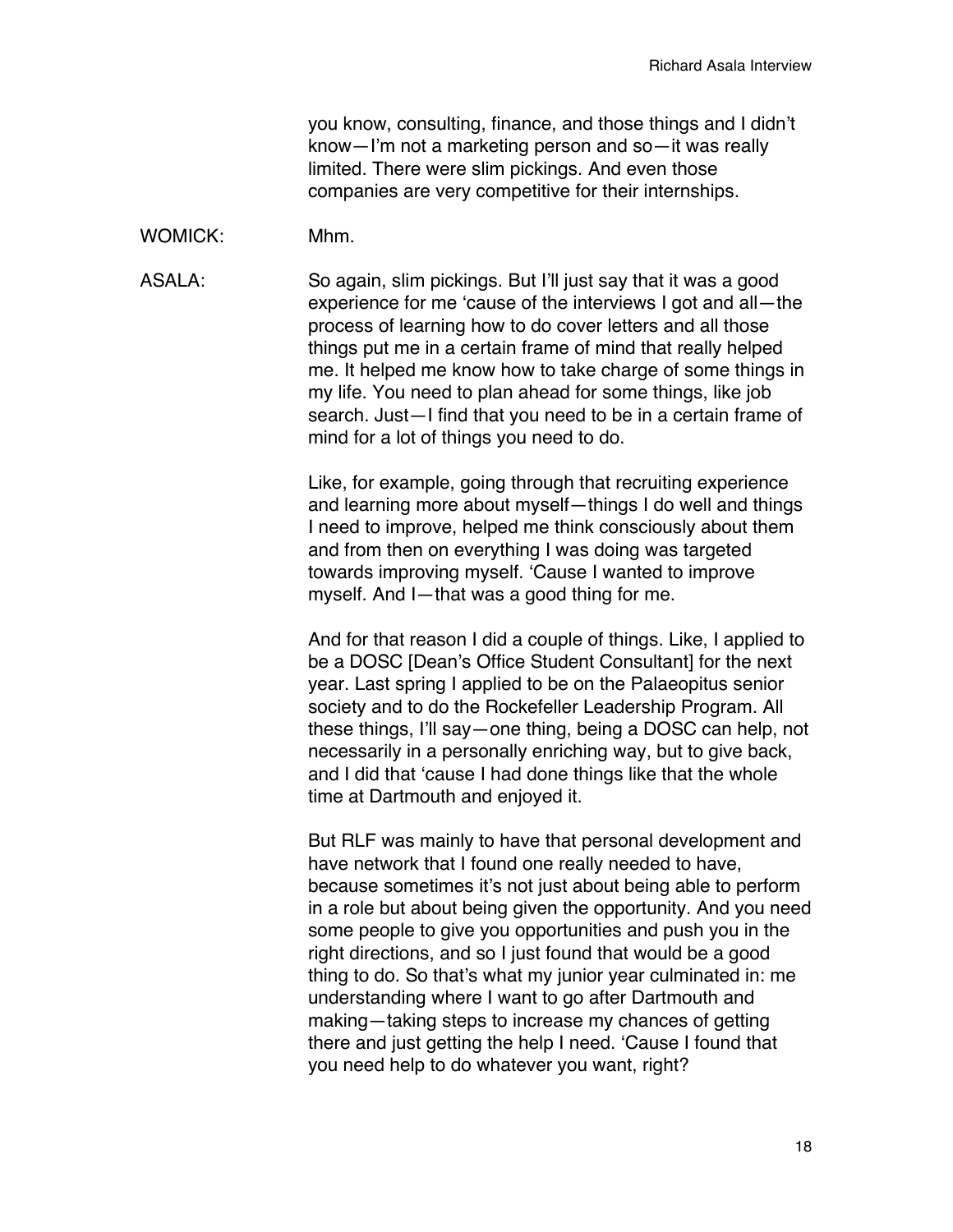### WOMICK: Yeah.

ASALA: And so, I ended up, my junior summer, doing engineering research in Germany and that was great, 'cause—it was a good experience. I hadn't been to Europe ever and that was a good experience for me because I broadened my scope, I learned to work with people in different cultures, not that I wasn't doing that at Dartmouth, but being in that kind of space where it's very foreign. The German culture is German, and being in that space is very different from being in the US, where, like I said, growing up I felt like I already knew the culture well enough, so I was really comfortable and my extent of culture shock wasn't that high.

> I felt comfortable being here, but being in Germany is very different 'cause there are certain nuances that I didn't know. German culture is just not the kind of thing I studied ever. So it was good being immersed into that and just also having to work in a very academic environment under such conditions. And just exploring Europe, too, was great. I got the chance to travel around, so I traveled to the Austria, Denmark, Czech Republic, Hungary, Slovakia—it was really good. And it was good being in a different part of the world, too. For me, it was great.

- WOMICK: When you were there, were there other Dartmouth students that you spent time with?
- ASALA: Um, yes. There were two other Dartmouth students in my program with me. I spent more time with one of them than the other 'cause the other person spent so much time with his books and his work.
- WOMICK: [Laughs]
- ASALA: So, I spent time with another student Kyle Saltzman another '13—we hung out a lot and we went out, explored Hamburg—that's where we were. It was really, really good. A really good experience. We got really immersed in the culture, I would say. And I learned how to cook! 'Cause I had to cook for myself. We were in Helmut Schmidt University. It's a government military school, and that's where we were doing the research. So I got to know a bunch of soldiers and I would say that through that, I got a new fun fact about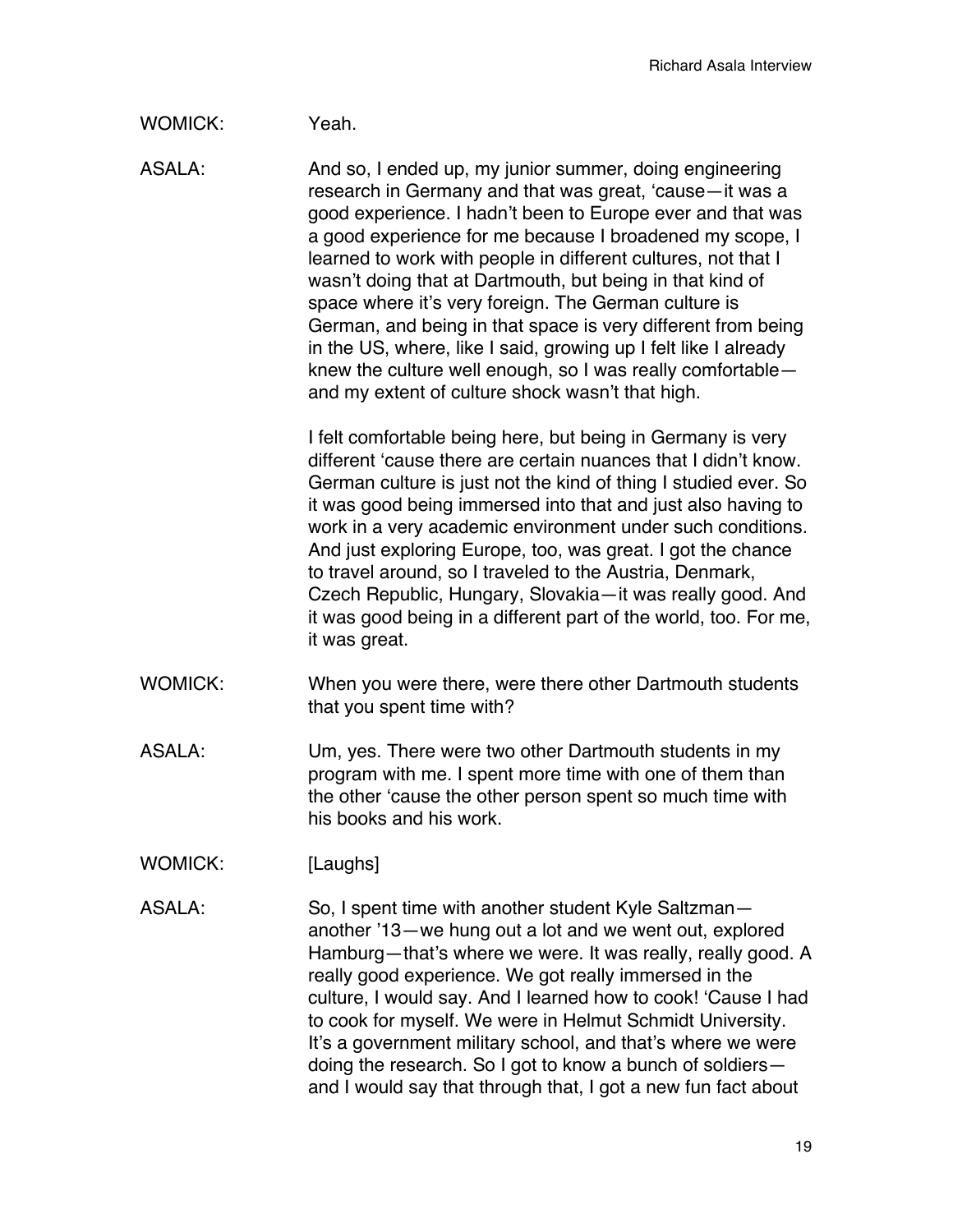myself, which is that I got to play paintball with a group of soldiers in a forest area somewhere in eastern Germany.

# WOMICK: [Laughs]

ASALA: Yeah. It was really cool. And they were really, really cool people, too. It was a good experience, like, playing paintball with professionals. I got headshots so many times. They were so good. And so that was a really fun experience for me.

> It's like one of those things where I didn't—I would never plan for it, but then when it happens you realize, just, man, it's something so different from anything I ever thought I would be doing when I came to Dartmouth. It was really fun for me.

- WOMICK: Yeah.
- ASALA: Yeah.
- WOMICK: And so then senior year.
- ASALA: Senior year rolls around. I realize that this is the final stretch in my academics because I was on course to finish my BE on time and I had now gotten all these commitments too—I was in Paleop, I was a DOSC, and I also got into RLF, and so I was busy. And I was a UGA [Undergraduate Advisor].
- WOMICK: That's a lot.
- ASALA: [Laughs] I was a UGA, I totally forgot about that. That has been part of my experience this whole time. [Laughs]
- WOMICK: [Laughs]
- ASALA: Been a big part of my experience this whole time actually. I don't know how I forgot that. So I lived as a UGA since my sophomore year and my senior year I got to be UGA of the Maxwell-Channing Cox apartments. I was the UGA with the most residents—131 residents. Which is rather insane. And it's huge task—trying to build community in a place where there's not even a common space, and people usually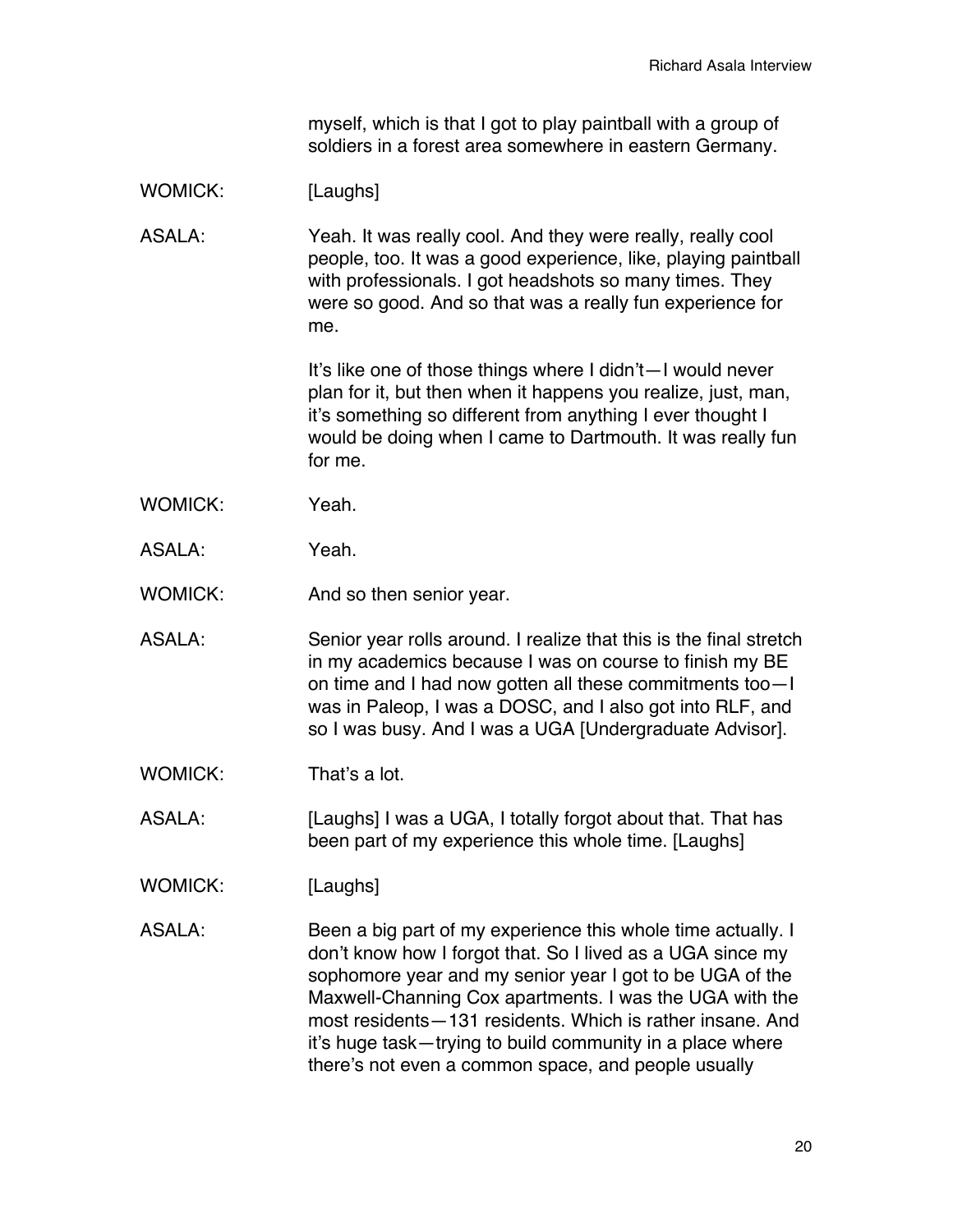choose to be there because they only want to hang out with people in their apartment.

WOMICK: Yeah

ASALA: So it's quite a task. Quite an idealistic task, if you ask me, but—

- WOMICK: [Laughs]
- ASALA: That was also there. So also having that burden to always think about—ways of mobilizing these people who don't want to be mobilized, and all that, so—I had a lot on my plate coming to senior year, no doubt. I had, on top of that, my senior fall I had three engineering classes. I had avoided three engineering classes up until that point but I had to do it this time around because there was one class which wasn't offered any other time and I'm a senior, so, had to do it. And—
- WOMICK: On top of everything else.

ASALA: On top of everything. Plus corporate recruiting, 'cause I needed a job. And the stress of corporate recruiting was a little…was something that I don't think words can describe because the options I had were—if I didn't get a job then—I had to get a job, and be sure about it, before senior year ends because there are a bunch of preparation documents I need to get as an international student to be able to work after Dartmouth. They cost money, so it would actually be a burden if I don't have a job and all of that. So, like, I needed to figure it out.

> I need to figure out where I'm going to live after Dartmouth because, once I graduated, if I didn't have a job, I'd have something like 60 days or so to leave the country. And then coming back to the country to do something else would have to be through grad school. It's highly unlikely that—maybe not highly unlikely, but it would be a little more difficult to go through the recruiting process while in another country.

WOMICK: Right.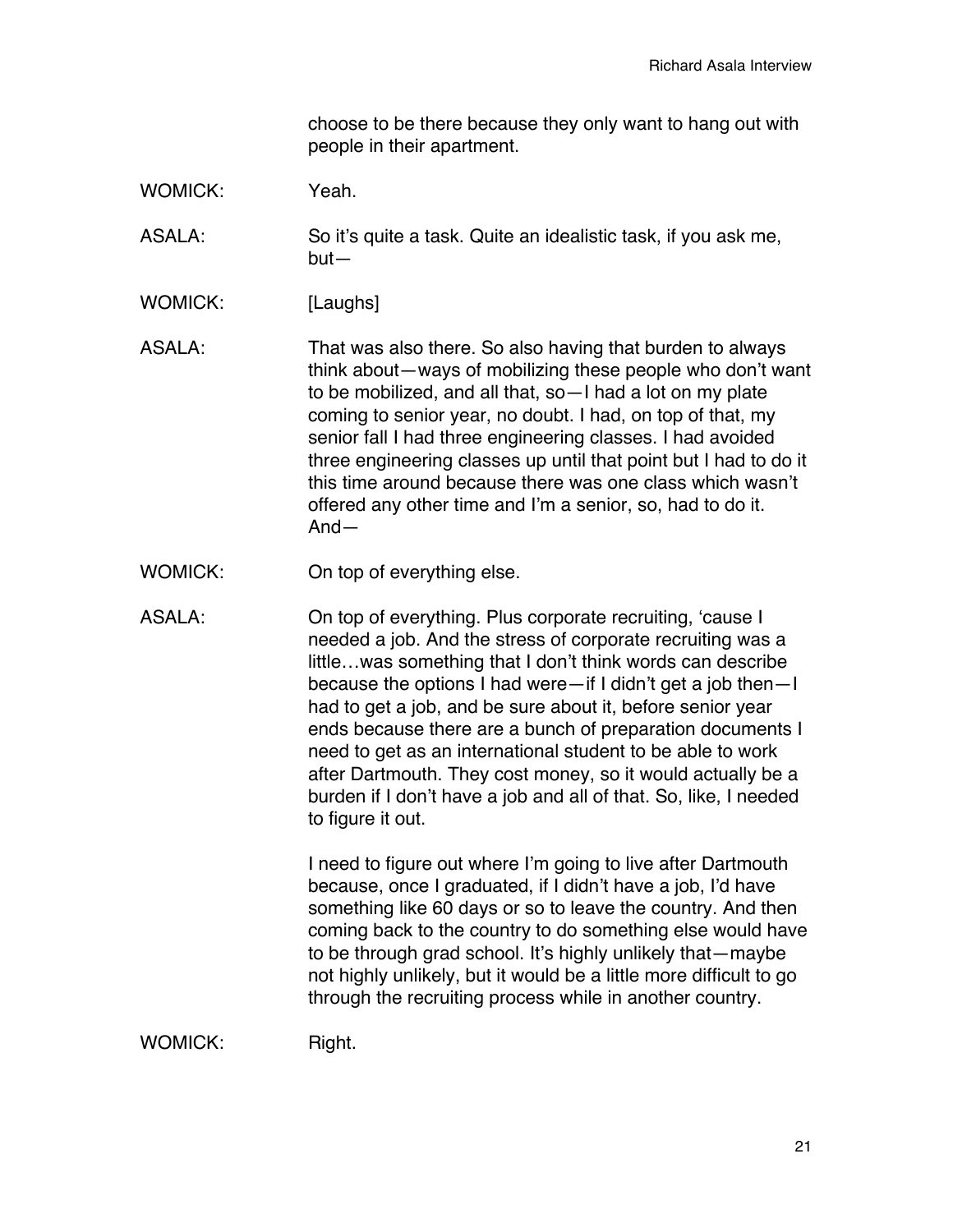- ASALA: So. The pressure was on. It was a tough time. And so I had all these things that I was juggling at the same time that fall term, it was really intense. One of the most intense terms I've had at Dartmouth. Thankfully, I pulled through that term. Classes were okay—were actually good. For my senior project, which I put a lot of work into—I'm happy, it went really well. I got a job. I got a job at the end of—at the beginning of November, which was really great 'cause then, right when I got that offer, like, all my anxiety went down.
- WOMICK: Yeah.
- ASALA: I just had to concentrate on academics. And it felt good. It felt like I had accomplished something at Dartmouth, 'cause what I'd discovered from my sophomore summer—about where I wanted to go, like what I wanted to pursue, in this relatively short time—I'd achieved it. So that was a great thing, and it counts as a great success in my books. And moving into the winter term I was very optimistic about—you know, just riding through the rest of the term and all the rest of that and just having a good time.

Then, after the craziness of the fall term, I thought my winter term was going to be—couldn't be worse. It was worse. It was more demanding because I had my final senior project in two classes which people avoid taking together engineers avoid taking together, so it was...very time consuming. And one of them alone is enough to override your other classes, and I had two of those and then on top of that my senior project. So my winter term was great—uh, sorry, was very busy. I think it was a good thing that my girlfriend was off that term 'cause otherwise—[Laughs]

WOMICK: [Laughs]

ASALA: We probably wouldn't have spent much time together and that would have been bad. 'Cause it was a very busy term. And the reason I decided to take those three classes— 'cause I could have pushed one of them down to this term was that I just—I wanted to round off Dartmouth on a high note, not being busy the whole time. Having a relaxed spring term to just organize myself, 'cause anytime I'm busy I realize I've got to push some things backwards and I would rather not do that in my last term 'cause I realize that the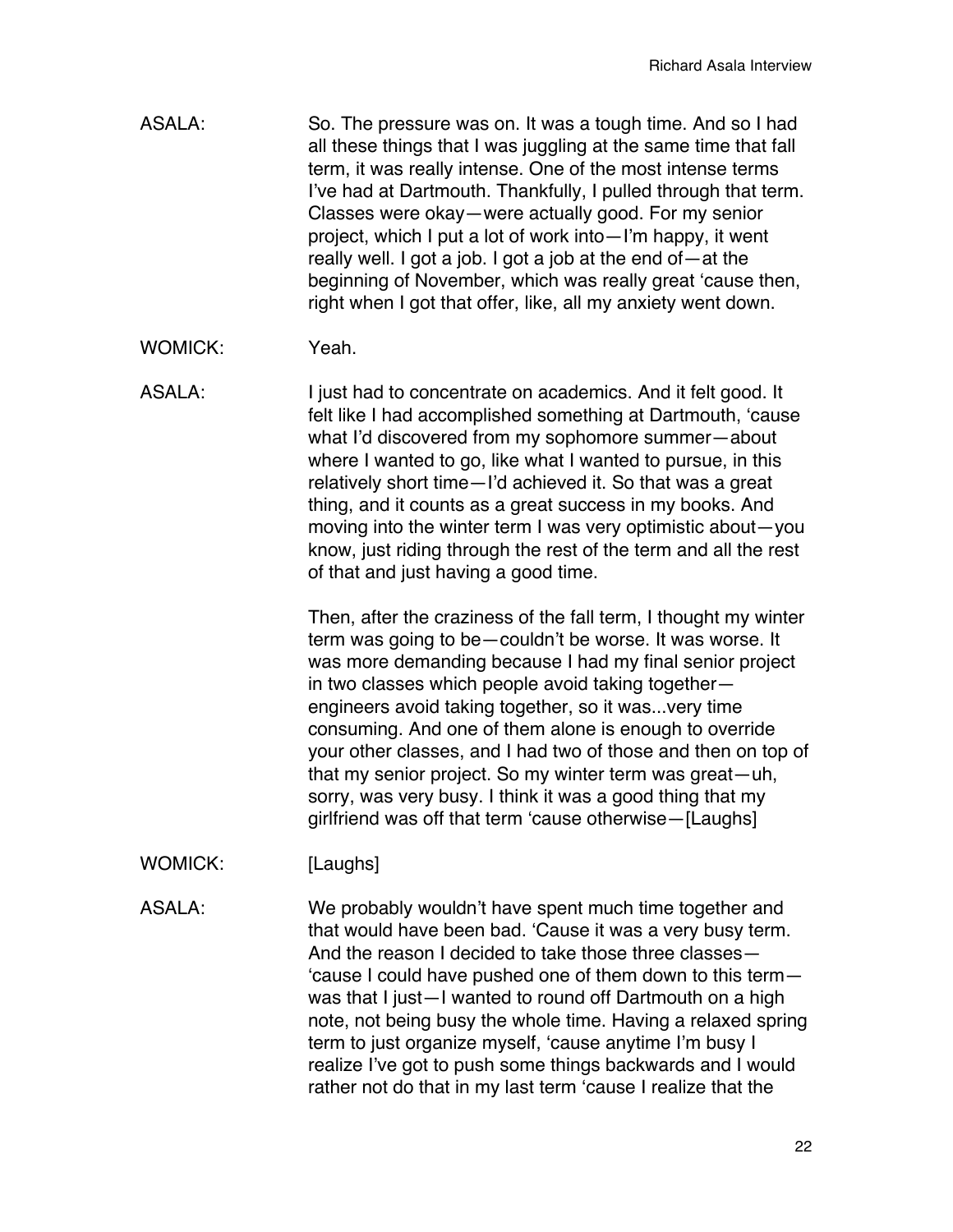things that I do—things I have a plan for after leaving Dartmouth were pretty important to me. So, that's what I did. And my winter term was very busy. And, honestly, my winter term senior year, that's all I can remember of it, 'cause I was working almost every hour. It was a lot of work taking Engineering 62—which is a microprocessors class—CS 50—which is insane—and then my senior project, which was also taking a lot of time. Thankfully it went well, and I'm happy about that.

- WOMICK: Wow.
- ASALA: Yeah. And the intensity died down 'cause I finished my BE at the end of the winter term and coming to this term I just could take my time, take whatever classes I wanted.
- WOMICK: [Laughs]
- ASALA: So now I'm taking Econ 2, Tuck 3, and Russian 13, which is—yeah.
- WOMICK: You earned it.
- ASALA: I think I did.
- WOMICK: [Laughs]
- ASALA: I feel I did.
- WOMICK: Yeah.
- ASALA: Yeah. And I also had to do a PE last term. So I did ice skating at the same time. Fun times. Yep.
- WOMICK: Unbelievable.
- ASALA: Yeah. So, yeah, that has been my journey here. And looking back, I think that I am very happy I came to Dartmouth, because my mindset was doing engineering so that I have options. And, truly, I have realized that it does give me those options that I want. Maybe engineering is not necessarily what I'm going to be doing when I'm done with here 'cause I want to be an entrepreneur, but having engineering is the best thing I could have done with my time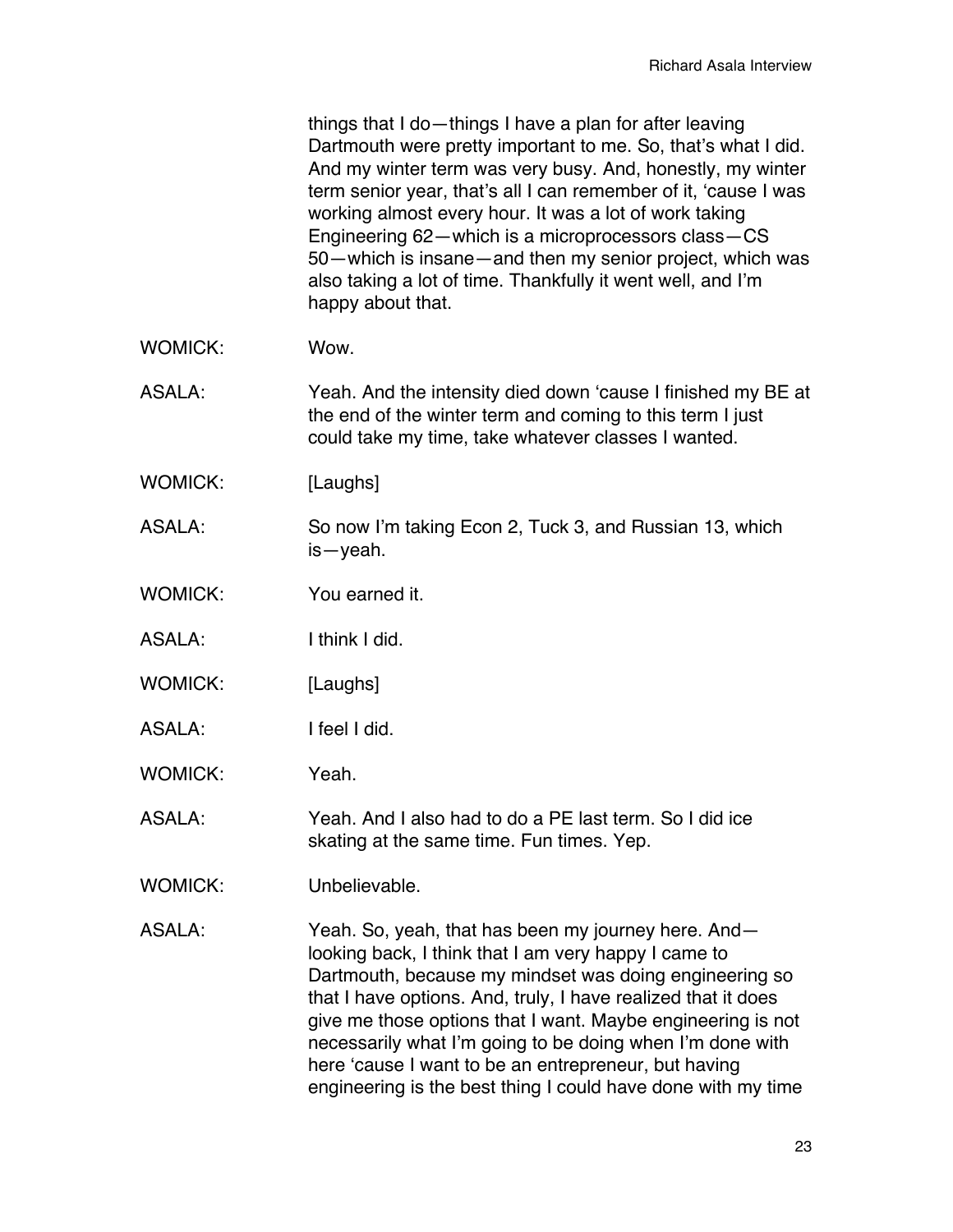here, 'cause Dartmouth has this engineering school that doesn't turn you into a highly technical person who only thinks about technical matters, but somebody who can look around and consider other factors and then know if something is important for them to actually pursue in the grand scheme of things. And that's what I need as an entrepreneur, so it has been a great experience for me, being here, and also has given me all the—I mean, there were ups and downs, all the time—but it has given me all the necessary resources and also exposure to let me know how to get resources whenever I need them. And I think, even leaving Dartmouth—Dartmouth's gonna be an integral part of my life, even when I leave here, 'cause of the connections I have here and all that. It's been great, I'd say.

- WOMICK: Why don't you talk more about being a UGA?
- ASALA: Being a UGA—so, my sophomore year is when I became a UGA, and I was put in Woodward. I was in charge of the whole building. And, as a sophomore—the building was full of juniors and seniors, and so it was rather interesting 'cause—I don't know why they placed me there. I wanted to be a freshman UGA, but they saw through it and it was good because I probably wouldn't have had time for the freshmen. And so, it was good because upperclassmen are more lowmaintenance than freshmen.
- WOMICK: Yeah.

ASALA: But the good thing about it was that—I don't know how, but they somehow respected me as a UGA—even though they knew I was a '13 and they were, you know, mostly '11s and '12s—they respected me. Like, I could call people out when they did things wrong and all that. And I—the only thing is they weren't really interested in was programs and so that was a little bit of a problem—it's just what it is. And I got to help out some people when they needed help and the good thing is that I think they felt that they could always e-mail me when they needed some help, so that was great for me.

> I moved from there to North Mass my junior year, and that was good. There I think I knew my residents a lot more because—I mean, it was two floors, but I could see them in the hallways and we'd chat and all that and I was now a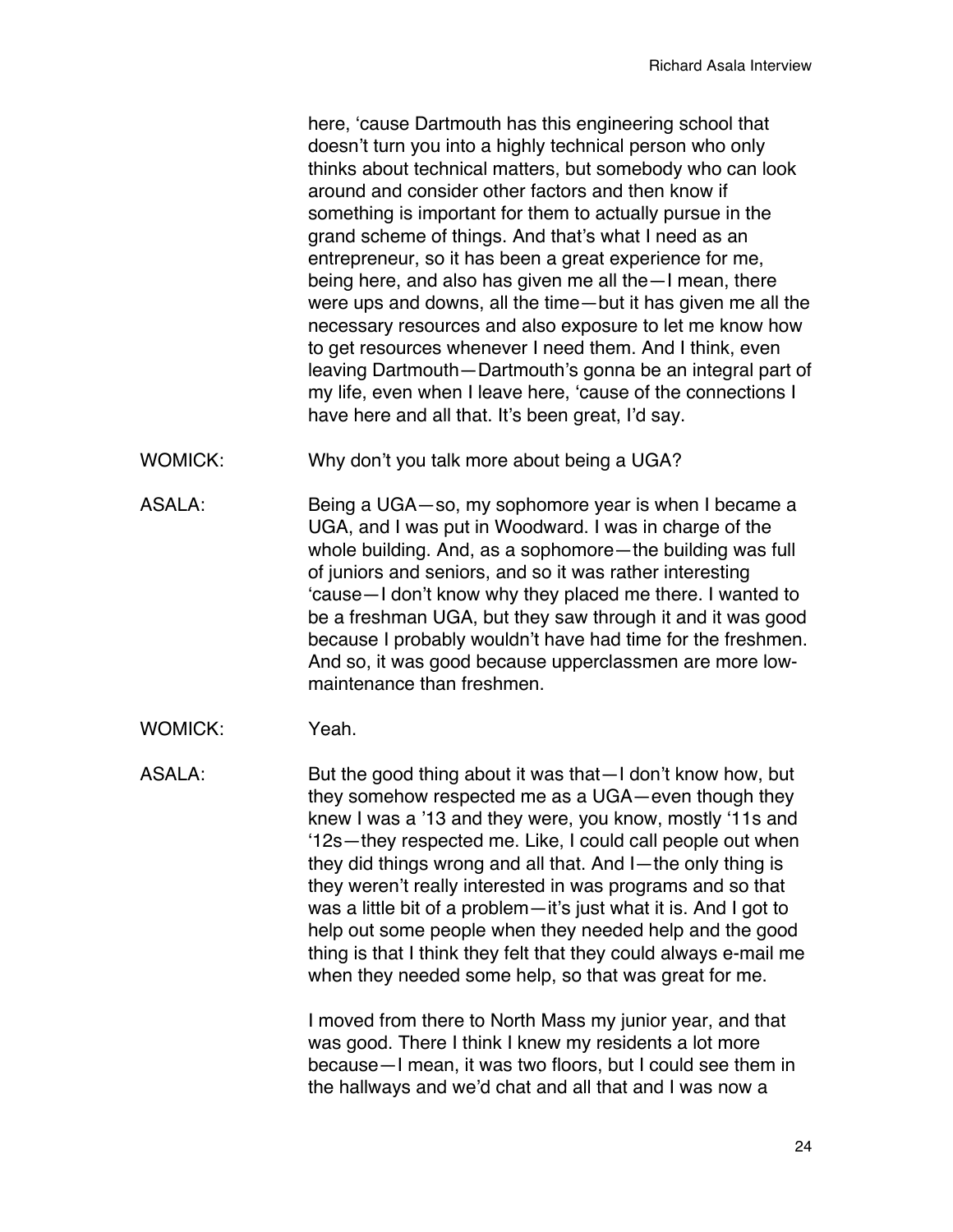junior, so I knew a lot more of them. So, my UGA time there was also very—programs. Not all of them came to my programs, but then since I knew some of them and had some relationships with some of them, I was able to actually they would come just to be nice to me, you know?

WOMICK: Yeah.

ASALA: And that was good. Then—but, I think my UGA role is the kind of thing where I ended up just getting work done that I needed to, I was required to. And the majority of the time I was just responding to things that people needed, 'cause the nature of being an upperclassman UGA is that people usually just think there's a UGA there, they don't really care about the UGA until they need the UGA. And so I was responding to those times when they needed the UGA to do something for them. And I think I was—I'm good at doing that, 'cause I've done that quite a while. I was an RA in my high school before coming here.

- WOMICK: Uh-huh!
- ASALA: And so it's a thing I was definitely going to do when I came here. And now, as an apartment UGA—more of a struggle because people *really* don't care anymore. They choose to do what they're doing—they choose to live there because of that exclusivity and being insular from everyone else. 'Cause there's no hallway anymore, it's just a staircase. You barely see them. They have their own bathrooms. You never meet somebody in the bathroom, so it's a very different experience now, but I've enjoyed working with the freshmen UGAs on my staff because, as opposed to previous years when everybody else on my staff was an upperclassmen UGA, now I'm the only upperclassmen UGA with freshmen UGAs and they do things like BFABs [Breakfast for a Buck] and have floor meetings and all that, so I listen in on all the things they do.
- WOMICK: Yeah.
- ASALA: And they're more connected to their residents. And because I'm the DOSC in the apartments, in the River cluster, I've also gotten to know a lot of the '16s in the River.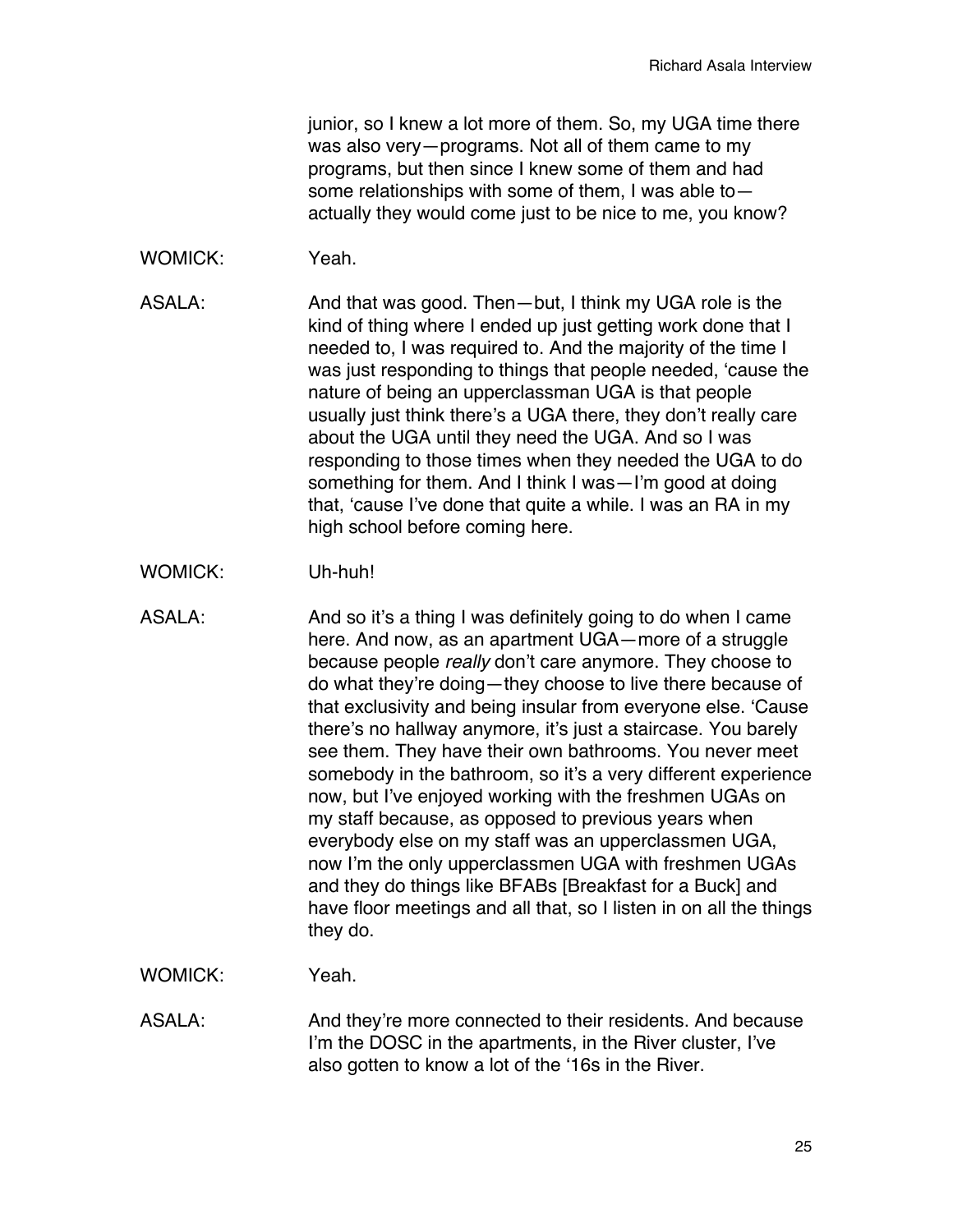WOMICK: Mhm.

ASALA: I've actually made some really good friends among them, so that has been a good experience for me. My UGA role this year has blended a lot into my DOSC role 'cause of one-onone meetings to have lunch and then talk about school engineering, mostly.

WOMICK: [Laughs]

ASALA: Yeah, it's been a good time. Yeah.

WOMICK: How would you say that the Dartmouth community has changed in your time here?

ASALA: I don't know if I can say that it has changed because I have found that, as I've gone through my years at Dartmouth, I've learned more about some things that happen here, as opposed to, like—I wouldn't say that in my freshman year I knew what the Dartmouth community was. So, I would say that I got to know more parts about the Dartmouth community.

> For example, when I was in freshman year I didn't know much about how frats, sororities really work. I just knew that that's a place I went to party. I didn't understand the impact it had, for example, on sophomores when they lose their friends going to different places. Or juniors, when they find that they missed out on some experiences because they were too invested in their frats and sororities. Seniors, that same experience, plus realizing that, there really are some things that they could have done and changes they have gone through that they had never anticipated, being at Dartmouth.

And, another side, those who have found that being in that community was a support system for them and that was great. And those who have found it wasn't a support for them, it was a false support because now they have to go into the real world and they haven't developed themselves enough. Also, in terms of student organizations and just involvement outside campus in general, just thinking about how a Dartmouth student thinks about their extracurricular activities. Whether it is to develop oneself or it is for padding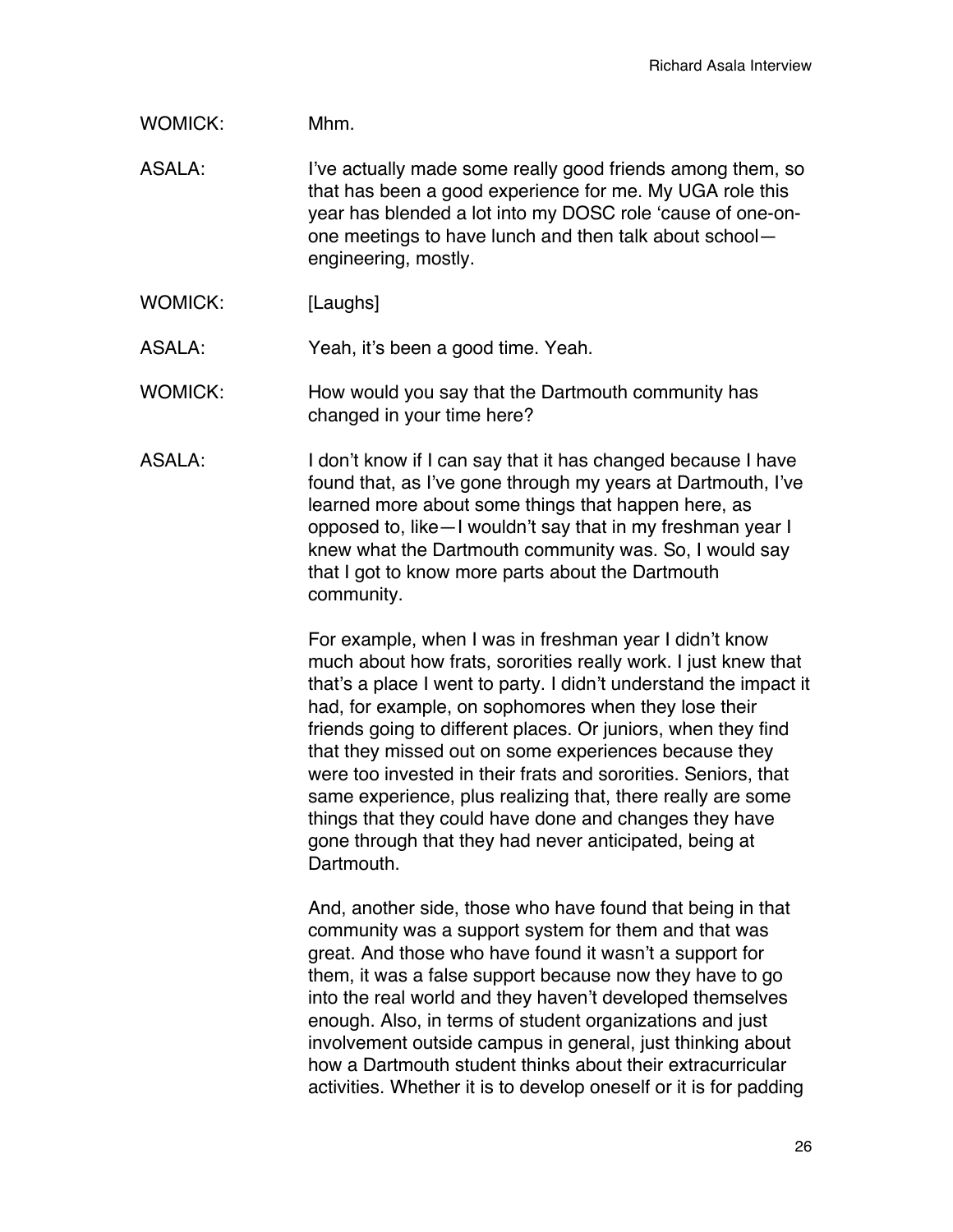a resume. Is it about hanging out with people, finding a way to hang out with people—'cause that's how they explain their social circles—or is it just 'cause everyone else is doing it?

I ask 'cause I have been doing many other things I'm doing just because I'm trying to develop myself or just 'cause I'm interested in doing things. I can't really say I know completely what the student body is and how that has changed necessarily. But I have heard friends say things about how, you know, people at Dartmouth are less joined together. Less—I don't know, have less of a community feel.

I personally think that it's an idea that they built 'cause of the difference you see between freshman year—when they came to Trips and felt like Dartmouth is this amazing place and senior year, when they realize that this is what it is and this is how it has been—little pockets of communities. I can't conclusively say that the community has changed, but then, the angle you are viewing it from has changed, probably, 'cause of the way you've been evolved on campus.

Like, I haven't been to a freshmen trip since then, but I'm pretty sure that freshmen get the same vibe from Trip leaders who are very happy, and happy all the time, of what they should expect at Dartmouth—and that spectrum changes a lot. For me, my experience has really been based on who I hang out with, what I'm involved in and just opportunities that I've been able to use here.

- WOMICK: Would you say there is such a thing as a "Dartmouth community?" And, if so, who's a part of it?
- ASALA: I'll say there's a Dartmouth community in as far as we share this common thing about what it is to go to school at Dartmouth. Like, what challenges you face. What realities you come to know—if there's a Dartmouth experience, I would say that we're all affected by the frats and sororities. No matter where you are, if you're a Dartmouth student, you are somehow affected by them. Either because you feel like it's a dominant social scene here and you are part of it and everything you do is rooted into it, or you are not part of it, or it's affecting your friends and your friends of your friends, and so that affects them. Or it's affecting what other people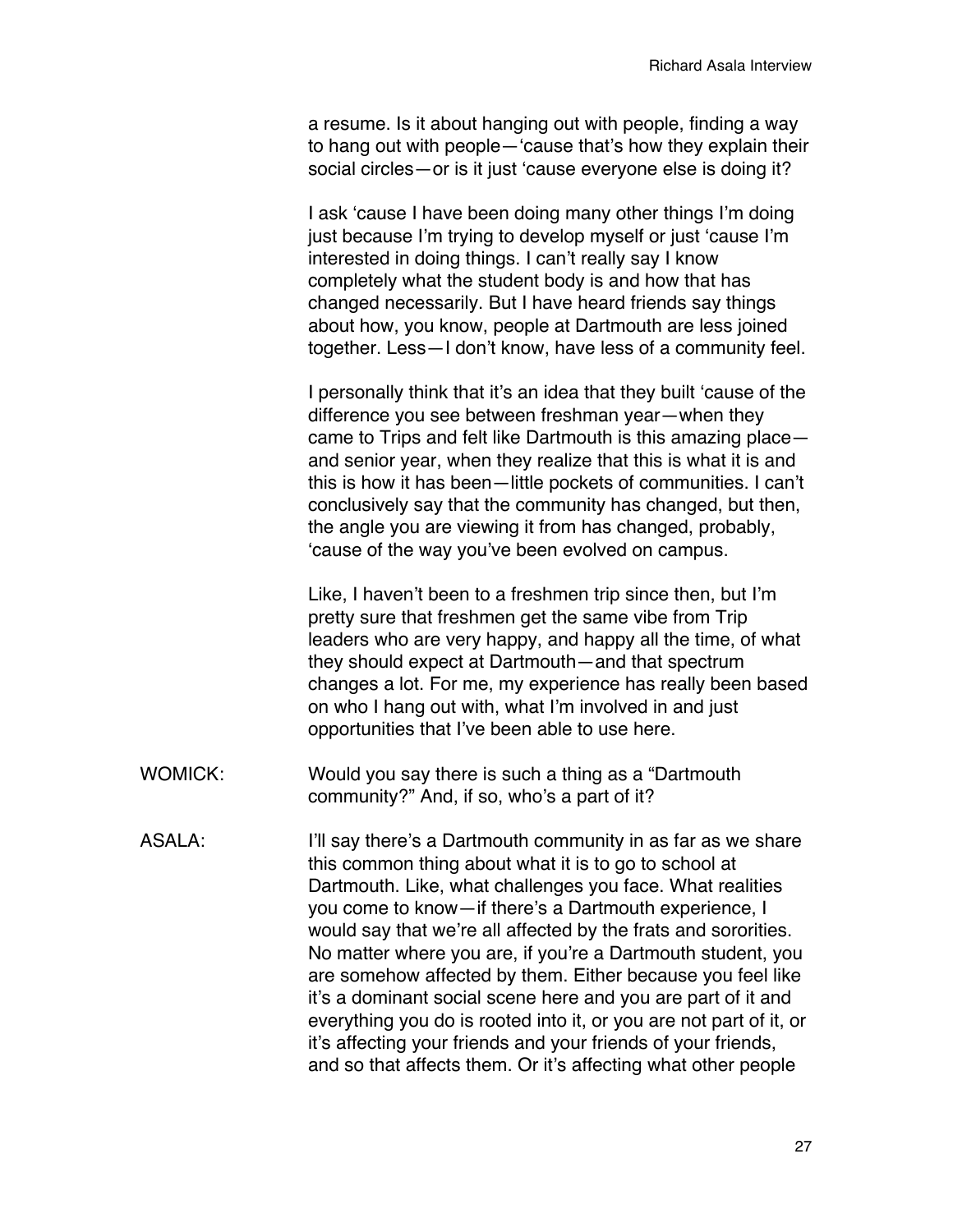think about your school, and so that's—I think that's something affects everybody.

I think the D Plan is something that affects everybody because of movements and relationships. I think academics is something that really affects everyone. Besides that, our relationships really nuance our experiences and what we're involved in here nuance our experiences, and that is not shared. But academics, the D Plan, and the social life here really does affect everyone around us, and I think that if you could boil the Dartmouth experience down to something like that, that will be the essence. The fact that we all have to deal with this really tight schedule that we work on that nobody else shares. We have to deal with that combined with expectations of high academic performance. And then that, also combined with these expectations of moving around and just—having a D Plan that moves you everywhere, being in control of your life, and also what the social scene is and the implications of that. I would say that those three things are shared by us all.

Of course, we deal with it in different ways. But it's something we all have to deal with, as opposed to the other things here.

- WOMICK: So you've had kind of a different Dartmouth experience, the way you came here and the way you've done things. Have you ever felt like there were times you didn't belong?
- ASALA: Times I didn't belong...I wouldn't say so. Yeah, I wouldn't say there were times I thought I didn't belong. Maybe this is because it happened early in my career here, but when I went to the Parliamentary debate team the first time, like, these people were really, really smart, they've done debate for a long time, and they were doing it well—I don't know if I'm supposed to be here. But I debated a person and I was actually good. And I was like, "Wow, that's weird." Maybe that incident dispelled that thing in my mind that, "You don't belong here."

I never felt that way, honestly, and, to be fair, I must say I was a little pompous when I came to Dartmouth at first 'cause Dartmouth was not my first choice. It was...probably my fourth choice, I think, and so—yeah, I think, I just had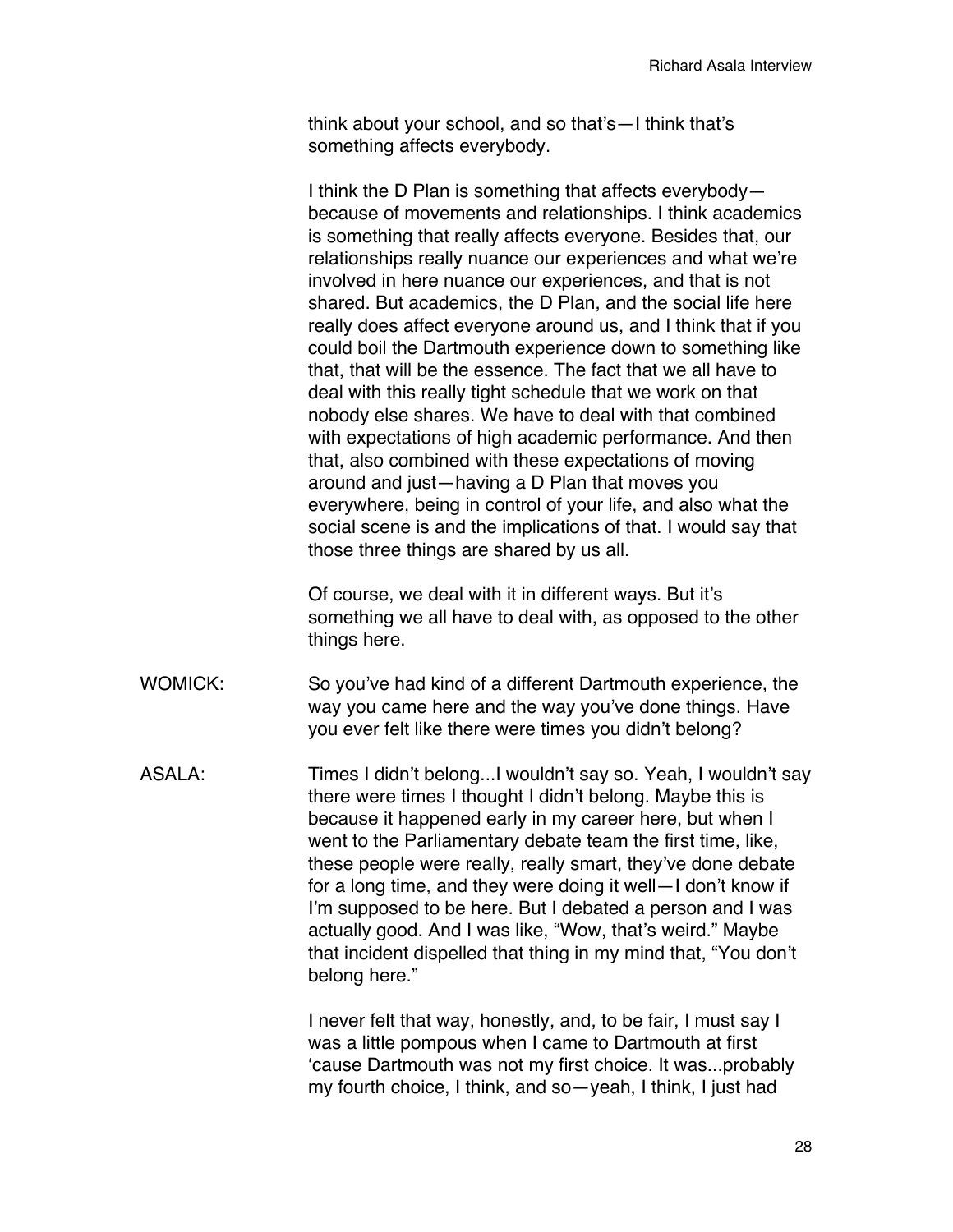that feeling that, "Okay, whatever, I'll just go to Dartmouth." 'Cause I got into Dartmouth, whatever. If something else didn't work then that's fine. For academics, I got into an honors chem class and passed two credits by taking exams, so I don't know—for academics I felt like I belonged here and it's totally fine.

And then going to the social scene, too, 'cause of my friends, I was just able to—I could go to any frat or sorority. I was just—I didn't feel like I didn't belong from the beginning, and I would say that usually people feel they don't belong in their freshman year, and that—as you grow older you gain knowledge, you get to the place where you're kind of a boss on campus, you feel less of that. And so I actually never got to feel that, because I had these experiences and I had the background—the support there. Community support, that is, friends who were always there with me. We'd always just chill, we'd hang out, and I could always go back to them. And got to know new people—seniors and all that, and so, I just—I don't think I ever felt like I don't belong here.

- WOMICK: That's great. Ok, so, big question: How do you think being at Dartmouth has changed you?
- ASALA: I think—and sometimes I find it difficult to admit it to myself but I think being at Dartmouth has taught me to be less idealistic than I am—than I was, let's put it that way. Because I just, I don't know—my experiences here have shown me how being practical about some things gets things done. Something like networking, something like getting contacts, having people push you in the business world, for example. That showed me that—I mean, you can sit down and say that everything has to be fair, you have to do this this way and you have to do everything by merit, and all that, but then if no one else works in that same way, you wouldn't get what you want. And you need to, you know, get what you want 'cause that's what's important—that's the bottom line in most cases.

So, going through that experience has taught me to be more practical about some things I do. And, to be very realistic, I still admit that things are unfair and should be change, but at the same time, it's like, there are so many constraints related to those things that I have come to acknowledge and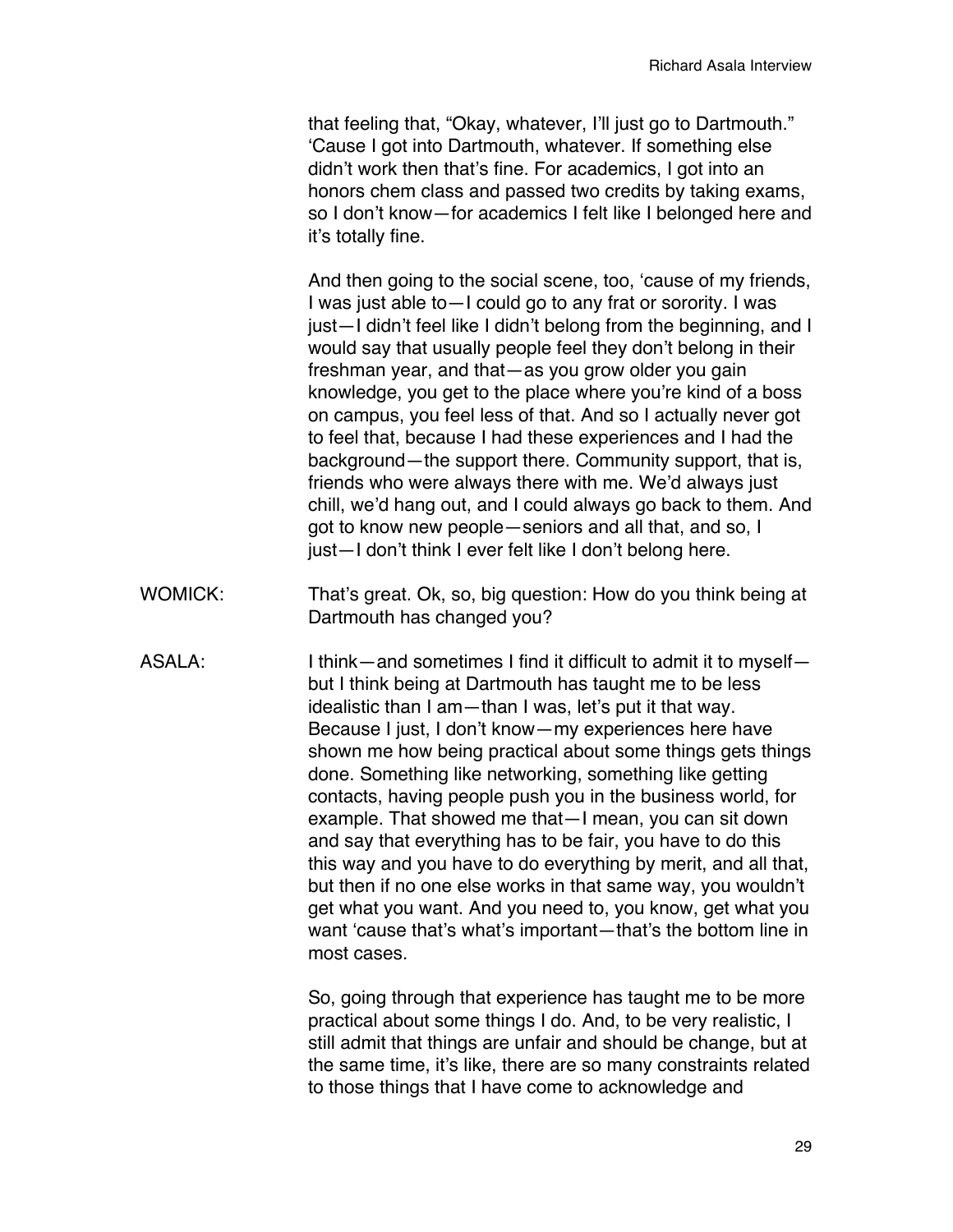consider that, yeah, that's just what it is. That has changed about me.

Another thing is my—I've become more open-minded, I think. Being at Dartmouth has taught me to be very openminded I would say. I've come to understand where people come from and—when I was in high school, it was a very idealistic place, being United World College, very idealistic. And that challenged a lot of my beliefs, like my religious beliefs and all that, because some of my best friends—great friends—we shared things in common, we think alike, we're pretty much almost very similar, grew up in totally different corners of the world and have totally different—our religious beliefs are so different. My roommate, was an atheist. One of my really good friends is Muslim. We think alike and everything. It really challenged my thoughts and made me realize that I am who I am because of where I was born and grew up, and I should be very conscious of that.

But at the same time, I was very idealistic in saying that, in like—I only superficially accepted that the differences are legitimate. At Dartmouth I've come to accept more, 'cause, I don't know, maybe because I respect people here more to have thought through everything that they say and to actually, legitimately know what they're talking about, and have genuine feelings as opposed to being like, "I didn't think about it." And that has helped me to be more open-minded about a lot of things that I think about and all of my opinions.

I'm now more open to having my mind changed more easily. I mean, I do think about things, but then I'm open to give everybody the benefit of the doubt and listen to their parts of stories, and that's not something—that's not who I was before I came here. I was a very opinionated person and I would defend my point every single time and now I understand that there's a lot that I don't know. And so, being open-minded has been something that has really changed me.

WOMICK: That's really great.

ASALA: Yeah.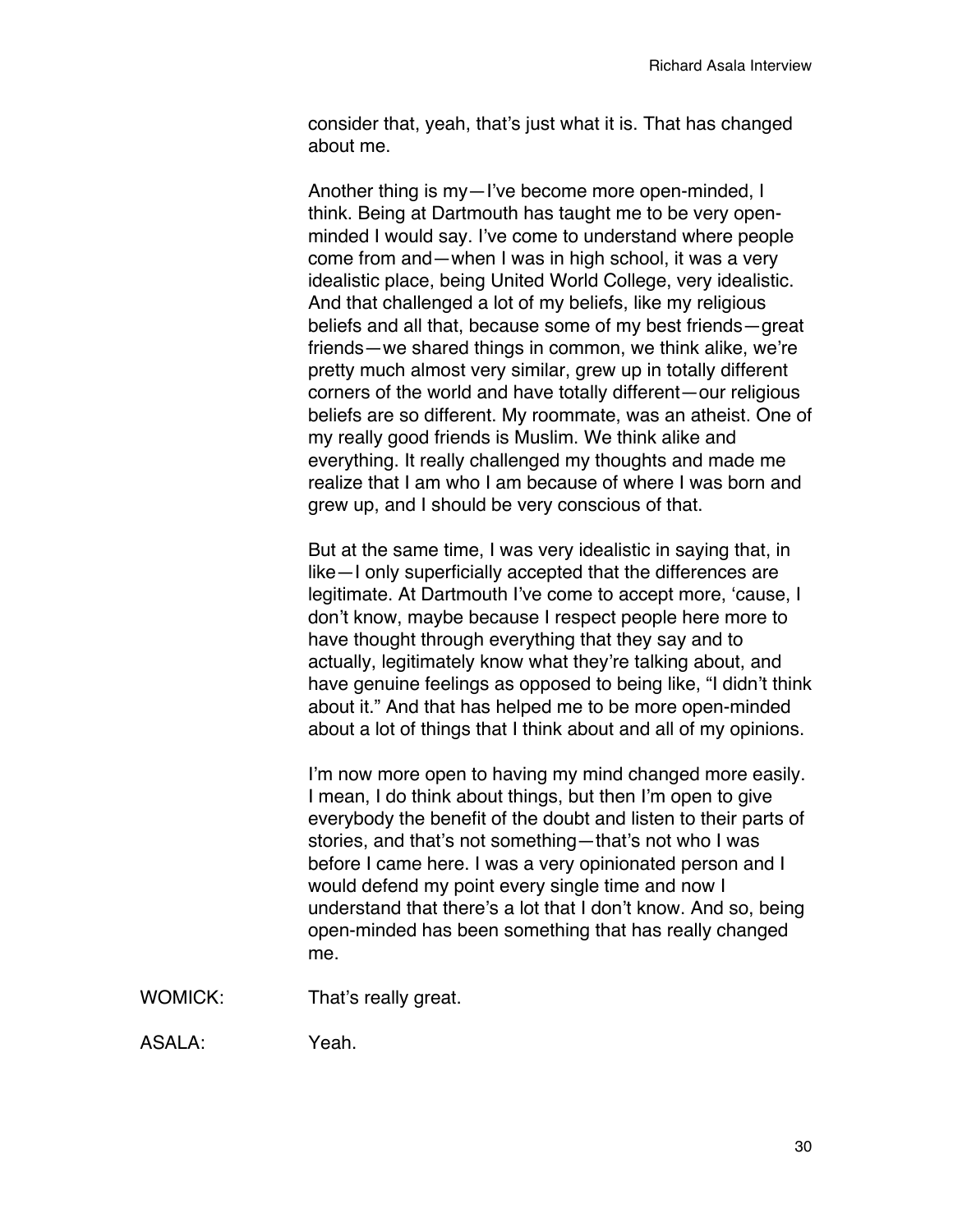- WOMICK: Is there anything that we haven't talked about or that I haven't asked you that you wish we had?
- ASALA: About my experience here?
- WOMICK: Yeah.
- ASALA: What about Dartmouth...I don't know, is there—have I covered everything? I'm not really sure. But nothing comes to mind right now.
- WOMICK: Okay.
- ASALA: I mean, from previous conversations, is there some part of life here that I've—
- WOMICK: No—[Laughs]—you haven't left out anything.
- ASALA: Anything...ok.
- WOMICK: No, I just wanted to make sure that you got to say everything that you wanted to say.
- ASALA: Yeah...Well, I do have something to say about the experience at Dartmouth. I don't think Dartmouth really supports everybody. And that might be a problem, because—I mean, I think it is a problem. I've sometimes tried to work, and—being in Paleop, I've realized the problems that exist here and I think we should fundamentally think about what we stand for. Like, if we stand for a liberal arts education or if we're standing for practical leaders or if we're standing for people who are successful going forward. We should be pretty clear on that and make sure that we allow that to happen as it should.

I say this because I found that this whole conversation about where most Dartmouth people end up—that is, in consulting, finance, and everything—is not really a function of Dartmouth people genuinely are those kind of people, 'cause I never knew what consulting was before I came here and I didn't know what being an investment banker was before coming here. But when you come here and those are the options that you see coming around you, it becomes something you consider, because you don't have time to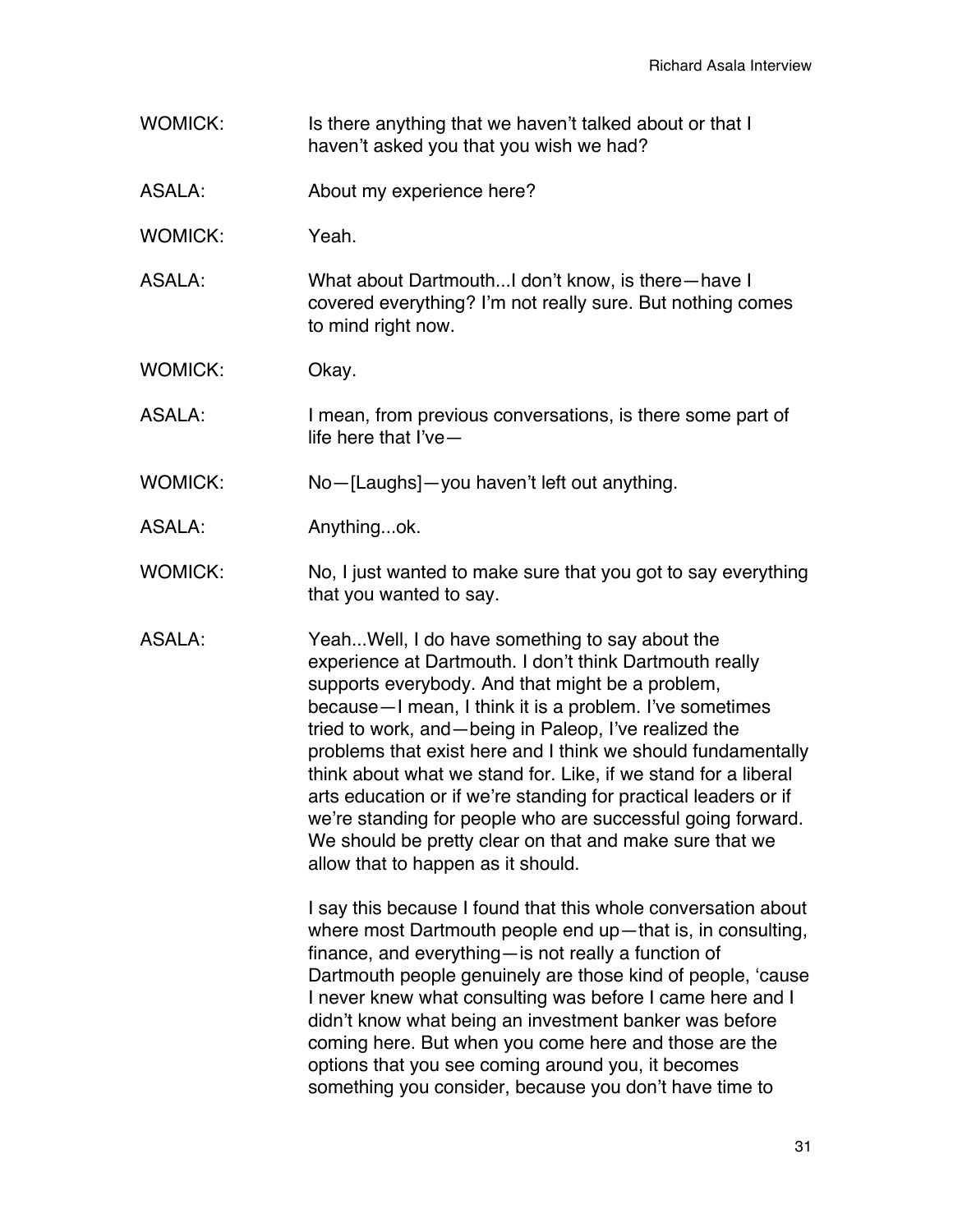think about other things. You may not have enough stimulus around you to help you discover what you really want.

For me, Tuck Bridge was that thing, and I invested a lot of my time and money into Tuck Bridge 'cause I really wanted to be able to make a decision for myself. Not everybody has that opportunity. I was lucky enough to have good financial aid to not worry about having financial burdens on me, so I could actually push myself to invest in something like that, to think about opening up my options. That is not true for many people here, and I think that that's a problem because if we stand for a liberal arts education and want everybody to really explore what it is that they're interested in, and purely so, then we shouldn't favor one thing over the other.

And I think a lot of academic decisions here are made based on what the prospects of a job are, and that's not what liberal education stands for. If we stand for a liberal arts education then we should make sure that that's not the case. To the extent that you bring—you allow, 'cause it's not that Dartmouth brings corporate recruiters from consulting and finance first, but those people are those who regularly recruit and so make that happen—if you're going to allow them to come then you should understand that you either invest your own money in balancing it out by bringing other firms in industries who can't afford to come here or don't traditionally do things like that.

And I know this is a very radical thing to think about and it's challenging everything that happens at other Ivy League schools, but I think that we're unique in the sense that we are in a very insular place and so if only certain people with certain opportunities can come to Dartmouth, we are disadvantaging different choices that people can make at Dartmouth. So we should either really, seriously spend money to bring people who would give people other career opportunities or really limit the overwhelming, narrow opportunities that people are getting, because it's really affecting the choices that people make in academics, and I think that's not a good thing for the institution, just generally.

Because, honestly, the people we produce here are going to go to other schools, probably, for grad school. That's where they're going to contribute to academia and contribute to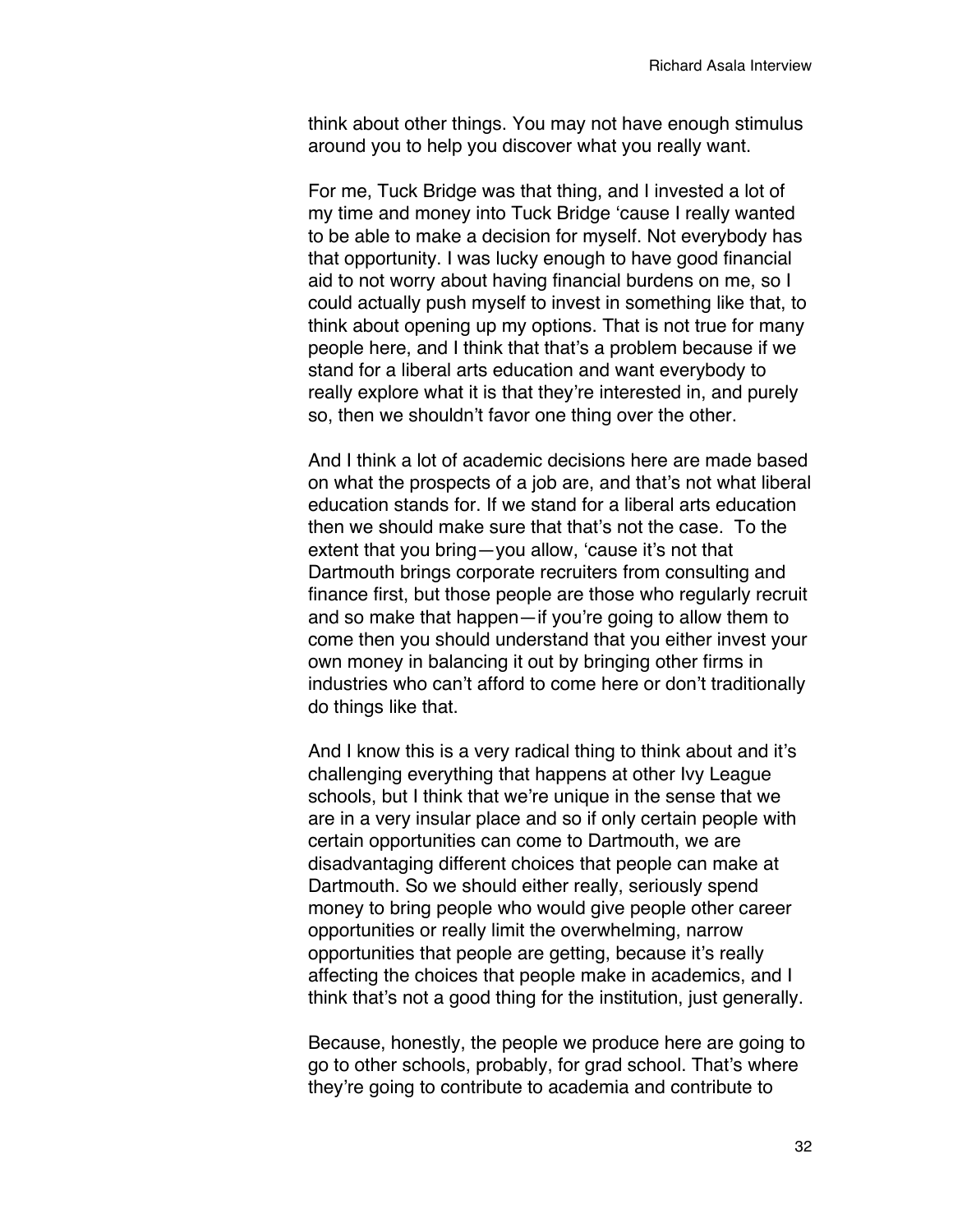being intellectuals, building knowledge. But if they're all doing the same thing, with the end goal of moving out of academia, then as an institution we're kind of failing at building knowledge and rather, are probably just attracting people who have learned to cultivate those things at other schools. And I think that's kind of a problem.

- WOMICK: So who do you think really gets left behind or left out?
- ASALA: There are a lot. I think the arts get left out a lot. We—COSO recognized that groups for arts and entertainment, but they do have a problem in bringing people here. They have to start organizing trips to New York and all that, and it's not the same, 'cause people traditionally don't think of Ivy League students as people interested in arts, generally. That's kind of a problem. People who want to go into PhDs are—I mean, they aren't as bad because there are programs here and funds that could support some people towards getting research done and going to PhD programs, so that's fine. But other nontraditional things like working in industries that are not consulting and finance—working in, I don't know, operations or something. Broadcasting. Journalism. All those different things that people try and do.

You pretty much have to do everything yourself at Dartmouth, and Career Services is there, but then you have to seek it out—and, when you go there, too, you find out that they just direct you where to go look, as opposed to the easier route in consulting and finance, which is that people come here, sign up—from your room—and upload a document and they call you for an interview. I say that is hard because we all don't have time, and that's a reality, so if you make one path an easier path, things will flow towards there. And that's just what it is. And so I think that that's a problem.

- WOMICK: Yeah.
- ASALA: Yeah.
- WOMICK: Anything else?
- ASALA: Nope. I think that's—